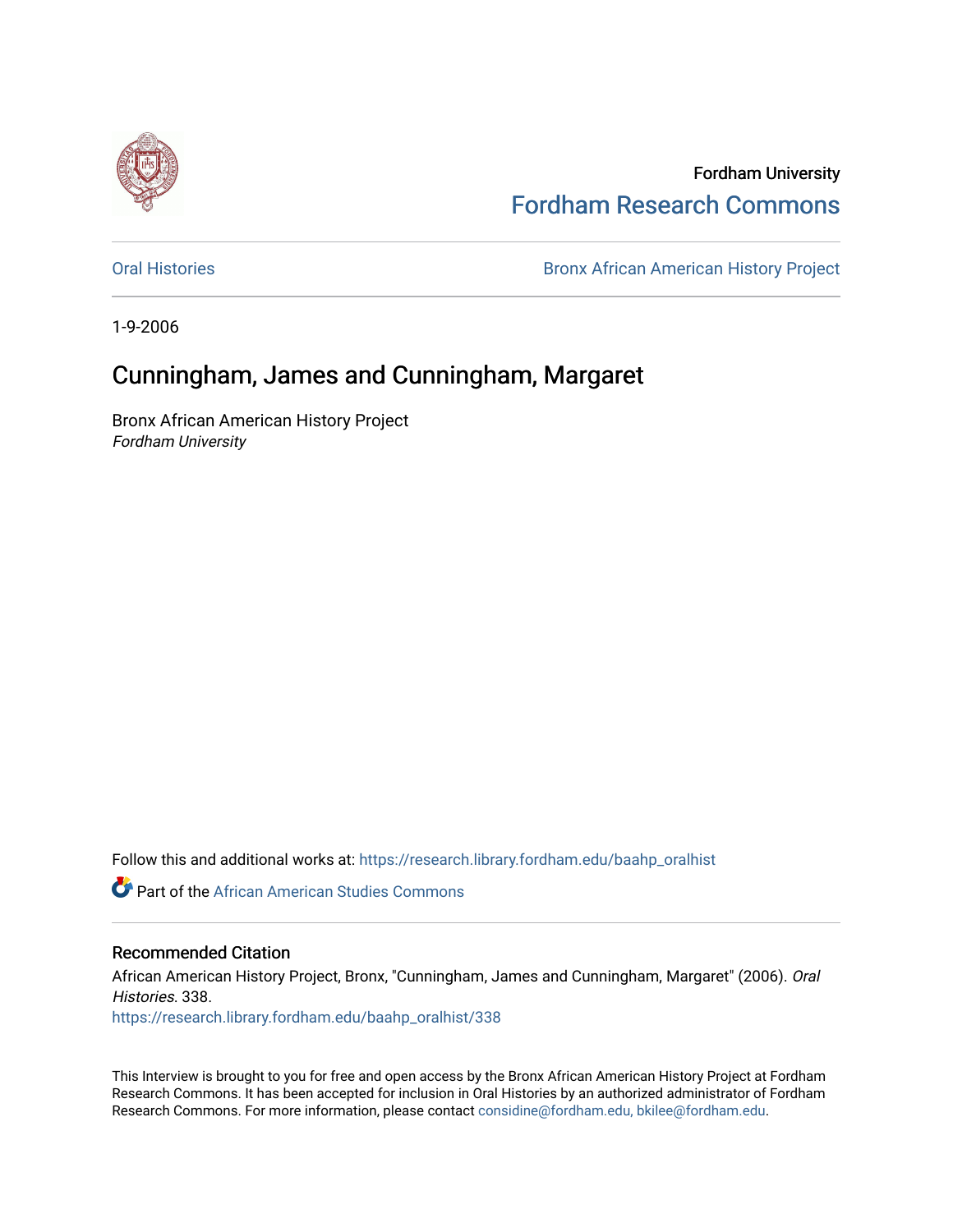Transcriber: Katrina Mallebranche

Tape 1, Side A

Mark Naison (MN): The Bronx African-American History Project. We are here with Dr. James Cunningham and Margaret Cunningham at their home in Schenectady, New York on January 9th, 2006, and we're very happy to have this opportunity. Dr. Cunningham, could you tell us a little bit about your family background on both sides? James Cunningham (JC): Yes. My father was born of a German lady who was working in a nursery of a family in Long Island, and she married a Black man who was employed there as well, and from that union came at least five to six children. My mother, on the other hand, was born of a lady who is supposed to be a full-blooded Shinnocock Indian. However, we do not have sufficient documents to -- documentation to make that statement positively. Her father, on the other hand -- Let's see -- My mother's father was born in Charlotte, North Carolina and we have absolutely no information about his parents, so that all that we can say is that he was a severe disciplinarian, and that -- to my mother had raised for herself the four children that followed. Her mother passed away when she was about fifteen or sixteen, and so she raised the others. How my mother managed to get an education and subsequent certification as a schoolteacher, I will never know in terms of all the time and effort involved in raising her siblings, but she did, and at the time of her marriage had taught in one or two schools. I was born while my dad was overseas during the First World War, and didn't get to know him, of course, until he came back from France. From what I know, he entered employment in Washington, D.C. as an elevator operator, although he had been described in his army papers as a conductor, a streetcar conductor. From there, from Washington, D.C. he was transferred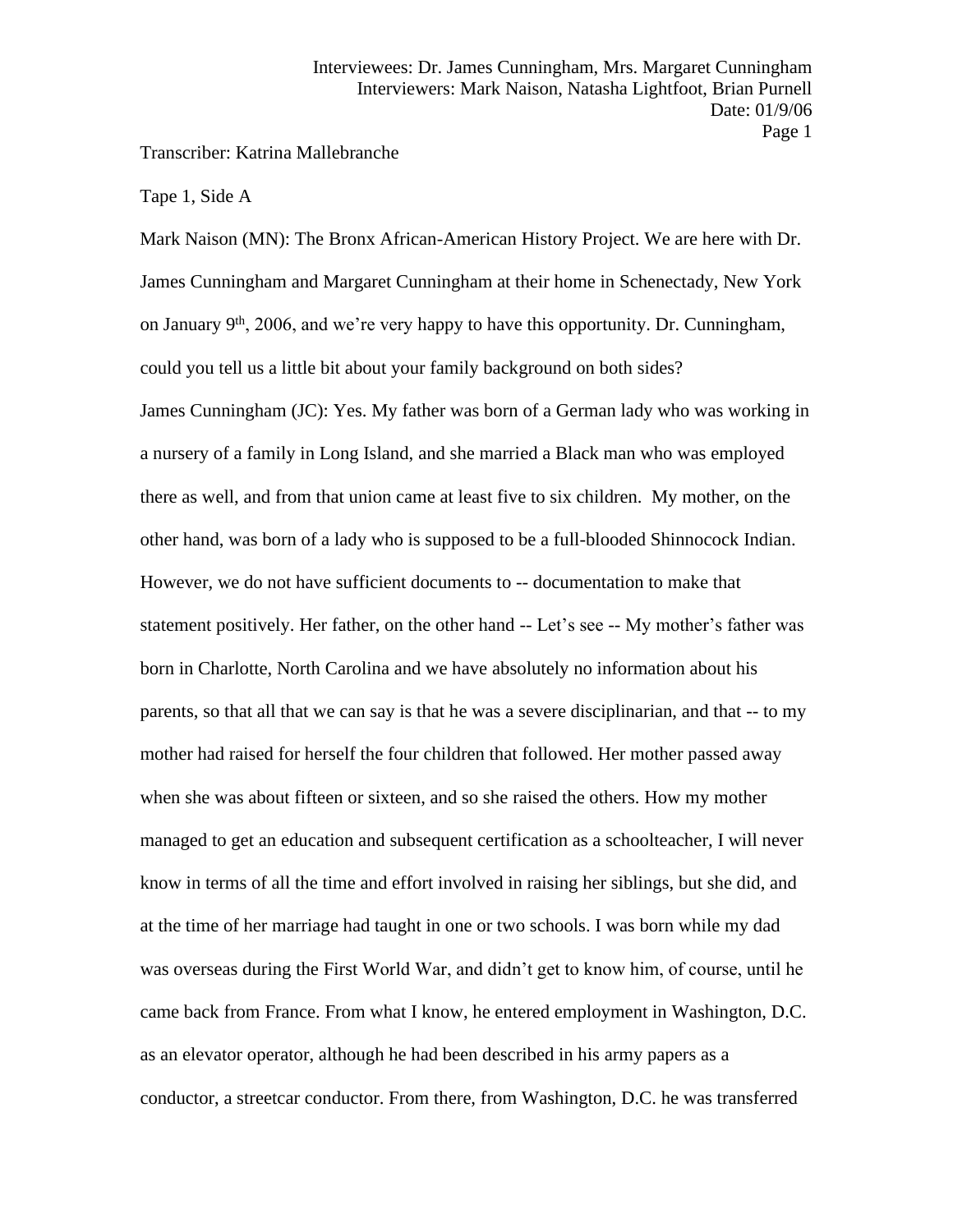to New York City to work as a customs inspector, and my suspicion is that he passed as White and was able to negotiate the personnel practices of the Treasury Department with considerable ease. He was well-liked and all the people on the job referred to him as Jimmy. I often, as a student, as a kid, would visit him at work and was overwhelmed by the size of the ocean liners that the customs inspectors worked on. You see, every time a ship like Italian-American line or the North German Lloyd Line came in town with a full load of passengers, it was the job of my father and his colleagues to inspect the baggage and perhaps levy certain taxes for the importation of things, and as he would say, sometimes people would try to hide watches or diamonds or whatever in order to evade paying the taxes. Anyway, dad was a -- How you might say -- A very conscientious and hardworking person because he oftentimes would take the subway down to 14<sup>th</sup> street,  $18<sup>th</sup>$  street, 9<sup>th</sup> or  $10<sup>th</sup>$  Avenue where the piers were, and that's where the ships came in. We as a family lived in the Bronx. While -- Shortly after the war, my mother and I-prior to the -- my mother and I lived, I think, with his mother and his brothers and sisters -- He had four brothers and sisters, and then when he came back from Washington, we apparently moved to 167<sup>th</sup> Street, and in succession came my four brothers and sisters. I attended P.S. 23 and was, as far as I know, the only colored boy in the school, and experienced no pain or embarrassment at being colored. As a matter of fact, I don't think the issue ever came up in those days. Our neighborhood -- I never thought about it, but we were one family that got along with everybody. There was a drug store on the corner, and the son of the drug store owner and myself were great friends, and I would visit him on -- I think it was Friday nights. Many of the Jewish people would ask me to turn off the stove, and they would give me a penny or two, and that was a pleasant job with little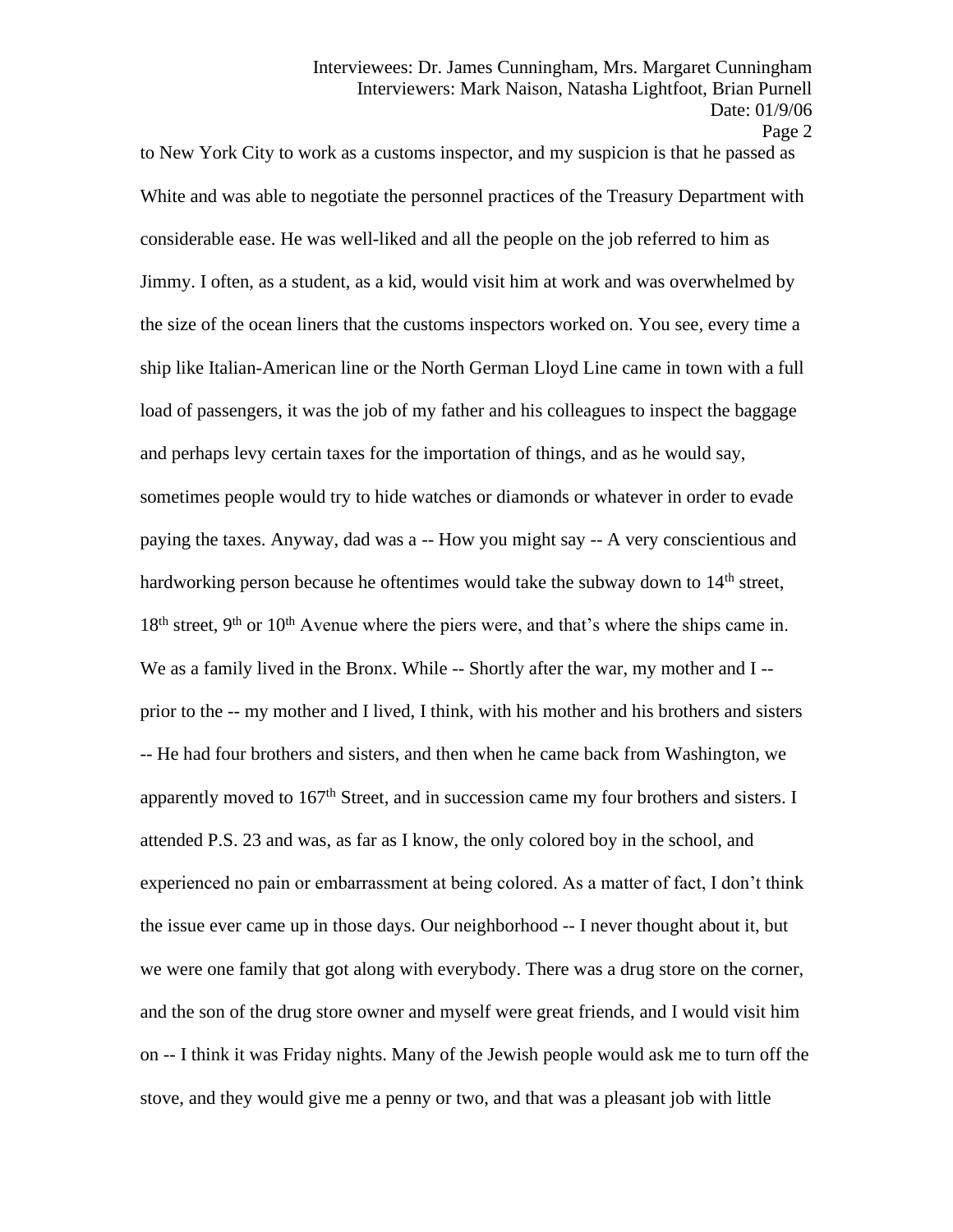income, and I was treated quite nicely. When I got strong enough, the grocery store owner asked me to work in the store, and I remember learning how to chop butter into quarter pounds or pounds or whatnot --

Natasha Lightfoot (NL): Sorry to interrupt. I was just wondering what year was this. You know -- What years do you think you were doing -- you were attending P.S. 23 and doing all these odd jobs in the neighborhood?

JC: I started P.S. 23 at the usual age that you go to kindergarten, and from there went to 1<sup>st</sup> Grade and whatnot, and somewhere along the line I skipped twice, which meant that I was going along quite nicely. Now, I think the employment in the grocery store must have come when I was about ten or twelve years old. I don't think it could have come much earlier than that, and it was --

MC: The years --

JC: Huh?

MC: We want the years.

JC: Let's see, well I was born in 1918, so we would add 12 years to that which would come to 1920, is that right?

MN and NL: (in unison) 1930 --

JC: 1930, now that's curious because I graduated Morris in '39. Anyway, you know the experience of working in a grocery store was there.

MN: This interesting issue of racial identification -- Before we started talking, you said your father was in the military as colored, and then worked as White. Was this something that was discussed in the family?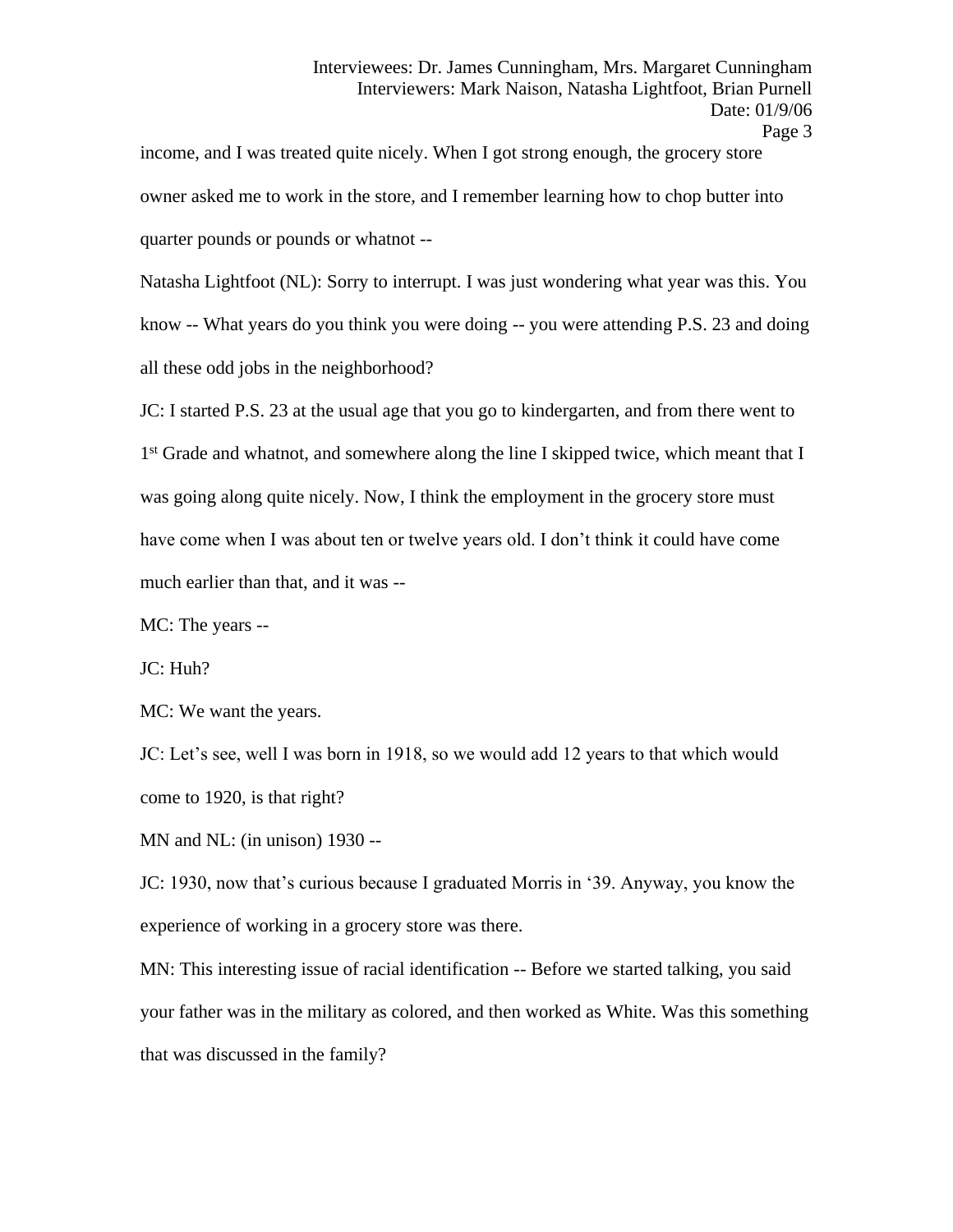Interviewees: Dr. James Cunningham, Mrs. Margaret Cunningham Interviewers: Mark Naison, Natasha Lightfoot, Brian Purnell Date: 01/9/06

JC: No. I've thought about that quite a bit. I don't recall any -- How you might say - categorization of people. It's just -- somehow or other passed over us. My dad knew nothing about poets, Black poets or Black playwrights or painters. He had no inkling of Black history or culture, and my mother likewise was, how you might say, I guess colorblind or color ignorant. It didn't matter. She just focused more on family, education. I think she -- How you might say it -- insisted that all of us do our best because -- You know, I became a physician. My number two sister became a school teacher and a school principal. My number three -- the number three child, a girl, became a practical nurse. Number four, a boy, became an engineer for -- He went to Stuyvesant and City College and became an engineer, and number five, a boy, finished college and went to medical school, became a physician, so that, in a sense, education was a kind of redeeming obsession, if you want to say that.

NL: And you were the eldest of five?

JC: Yes.

NL: Okay.

MN: Now, one interesting -- When you visited your father at work, where your father was identified as White, did anybody ever comment on you being colored? Did that ever come up at his job?

JC: If it did, Dad didn't comment on it. I don't remember him commenting on me blowing his cover, so to speak.

MN: [Laughs]

NL: Right, right.

JC: To use a common phrase --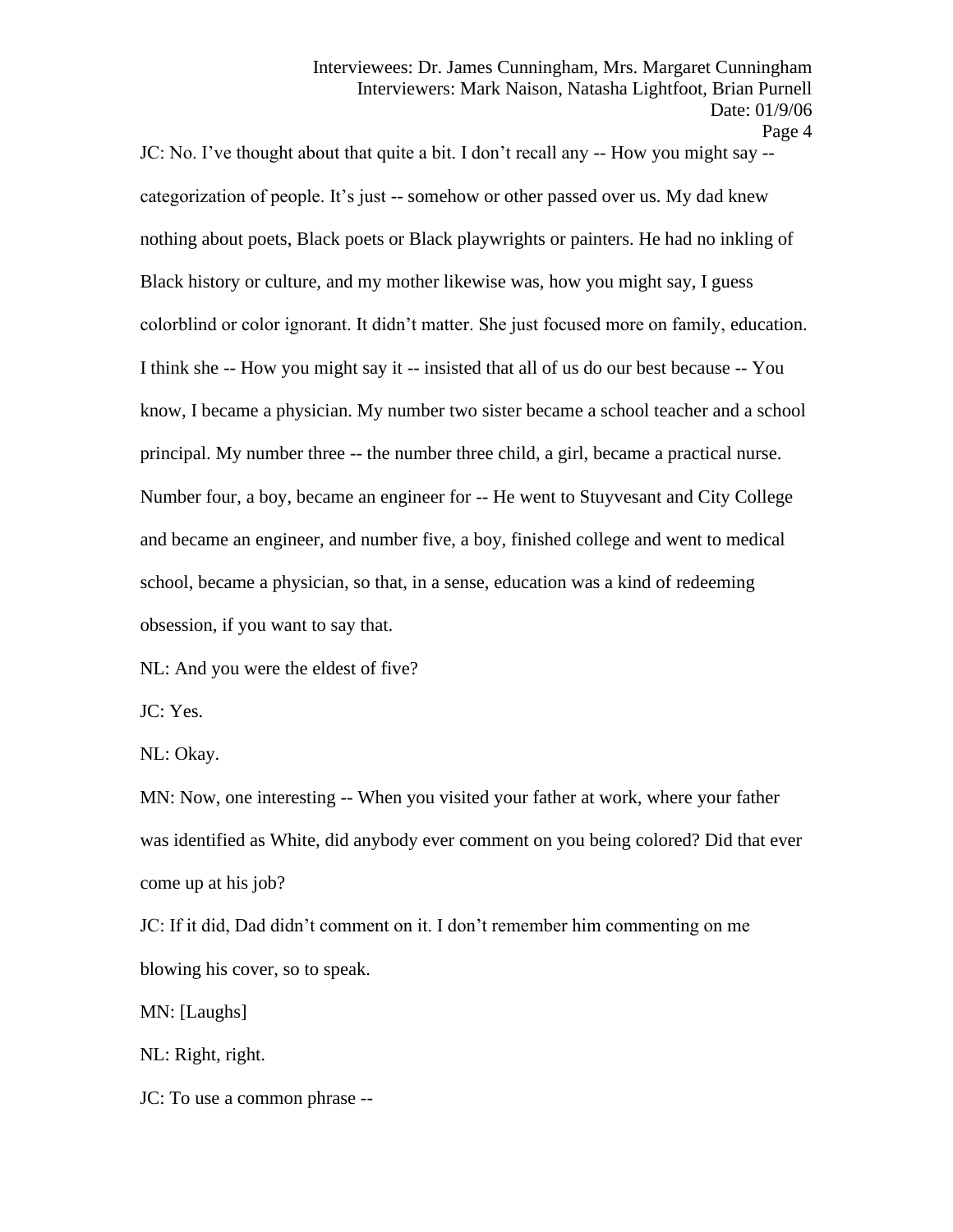MN: Right --

 $JC: I --$ 

Brian Purnell (BP): Is there a photograph of his father here?

JC: Yes, we have one picture of dad.

BP: Maybe we can hold it up, if that's alright?

MN: Yes, if you could hold it up? If you could hold this up and point him out? JC: Here's my father. He was the shortest of the five children, and his sister, and his three brothers. I have another picture of him in his customs uniform, and -- Anyway, if I blew his cover, it may have been that he was so well ensconced in service, and had earned a kind of respect or loyalty amongst his fellow employees that perhaps may not have mattered. I'm not sure.

MN: What about in school? In P.S. 23 and what junior high school did you attend?

JC: P.S. 51.

MN: And what street was that located on?

JC: That was -- I think 158<sup>th</sup> Street and Paulding Avenue. It was quite a walk from 167<sup>th</sup> Street, but -- And in junior high school I -- How you might say -- breezed through without any sense of racial hostility or even more than that, any sense of racial identification. See, one thing is that perhaps not having an inbred home identification and home, so to speak, attitude toward teachers and everybody else; I just went along with whatever happened. I'm at a loss to say -- and it may also have been that my complexion wasn't so obvious that people were forced to -- How you might say -- Make judgments based on other experiences. We had, at P.S. 51, no athletic program, and when I went to Morris, I became a part of the track team, and enjoyed whatever pleasures came to track.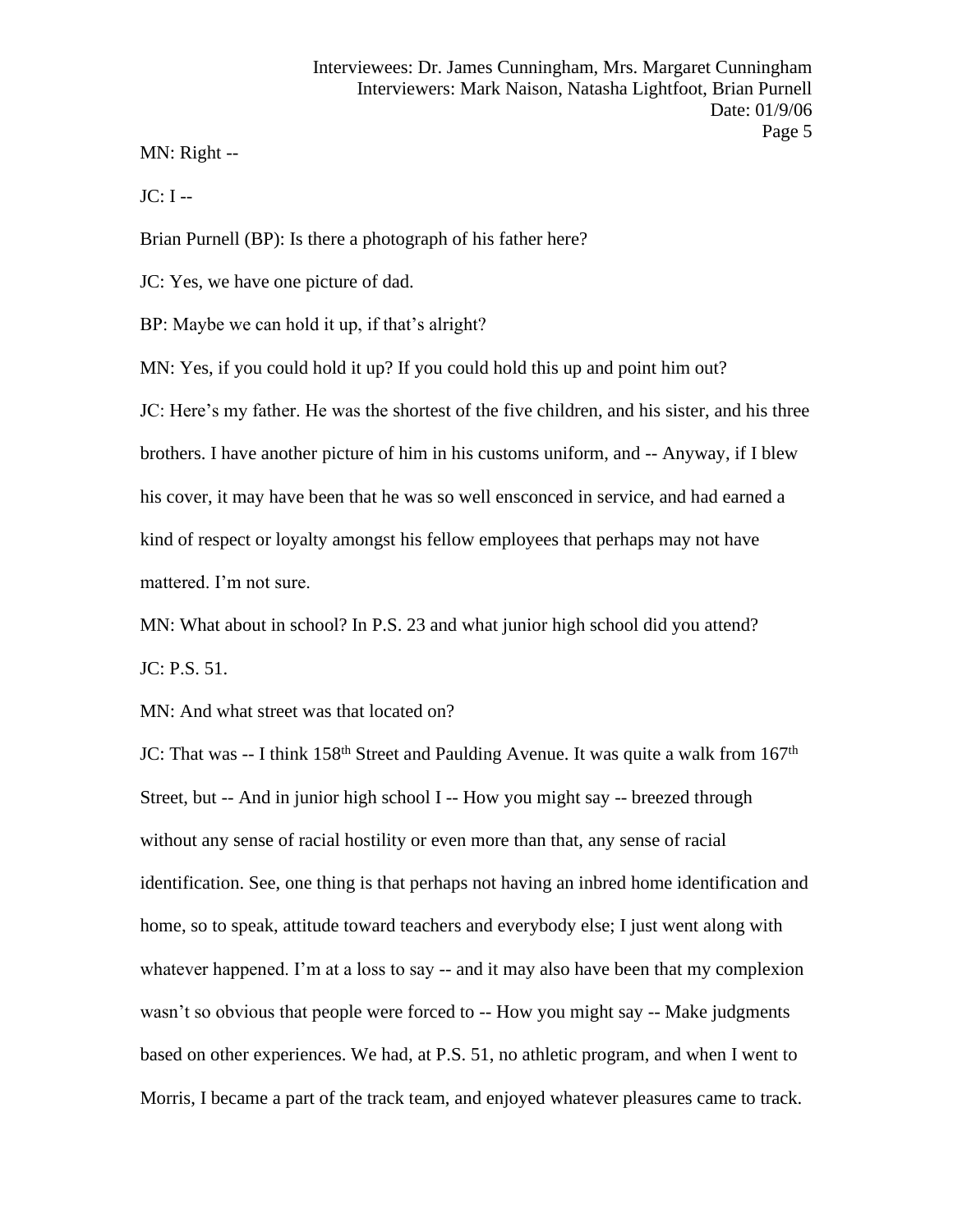I do remember one time at Morris, there was a notice about a dancing class, and I applied to learn how to dance, and much to my surprise was told that all colored people were born dancers, so that I didn't have to take any lessons, and therefore, I couldn't be in the class. That kind of threw me, but it wasn't the, so to speak, a big deal. Learning to dance was not --

## [Laughter]

NL: Would you say that that moment was one of the first times that you were being racially identified in your educational history by teachers and other, you know, school employees?

JC: I kind of think so. It was the first time that -- Well, you know, there are two factors here. One was being refused the opportunity, and the second was the logic behind NL: Right --

JC: -- the refusal, but I think my mother would have said that's foolishness anyway, you don't need to learn to dance, but in terms of my broad array of experiences, that was a relatively -- I mean, I was working in the store, or rather, I had worked in the store. I had been doing a lot of things, and nothing had, so to speak, happened up until that time. MN: Was there much political discussion in your household about events in the world, you know, politics, war and peace, the Depression, things like that?

JC: No. My dad was not, how you might say, politically or socially informed, and I remember during FDR's first campaign, I had some very strong opinions as to voting for FDR as against Wilkie, I think, who was running against him, and I continually suggested to mama that she would want to vote for FDR. I never said anything to my father. Maybe I assumed that he was -- Oh, his theory was that he was Republican and was going to stay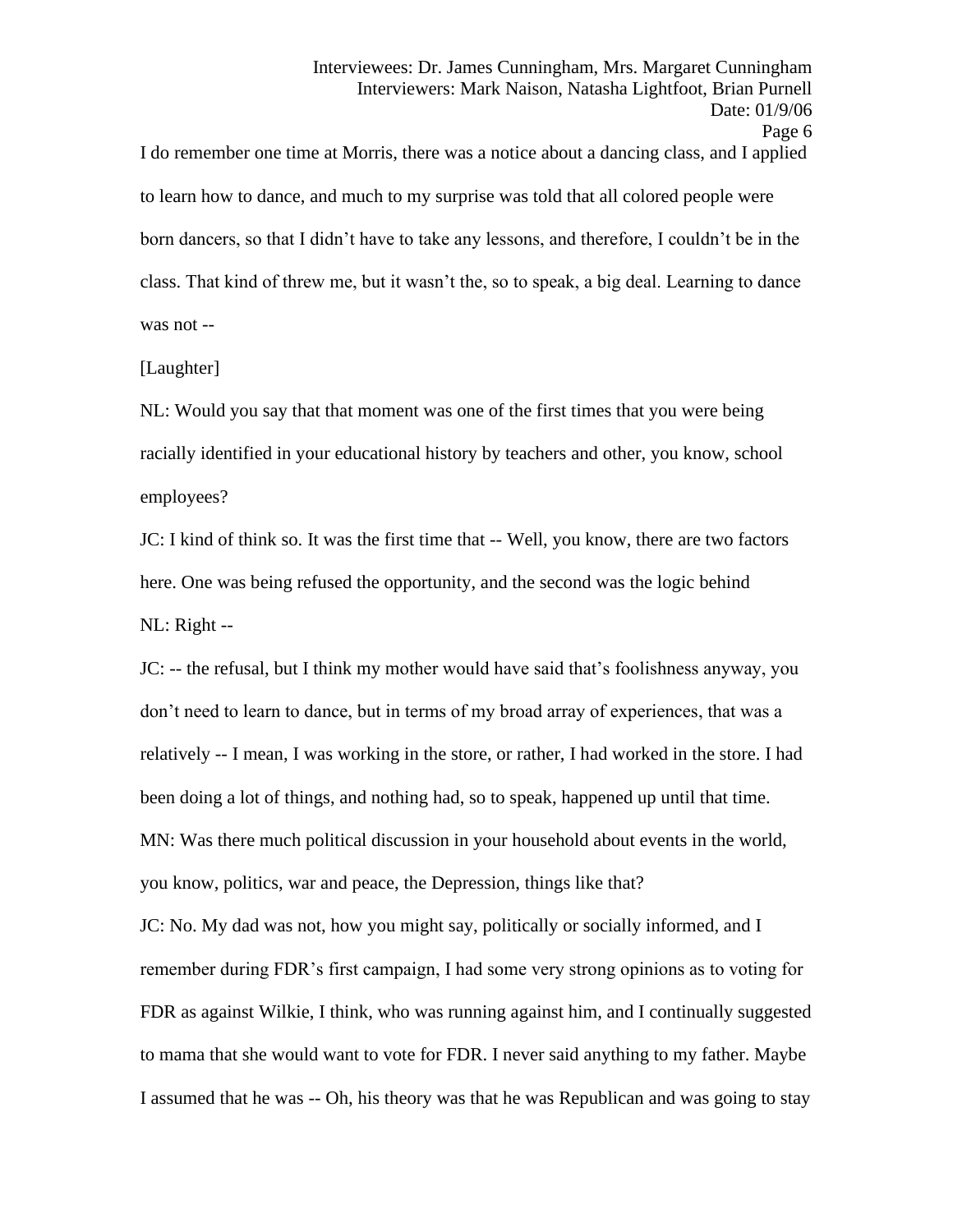Page 7

Republican because Lincoln had freed the slaves, and that was good enough reason for me, but here I was preaching a kind of sedition by asking Mama on behalf of what I thought, for that time, unemployed people and whatnot. So we grew up, how you might say, insulated from the general economy because dad, in working for the government, always had a reliable income, and the people I saw selling apples on the corner, the breadlines and all the other things were fixtures but not relevant to our particular thing. MN: So you saw indications of the suffering during the Depression in your neighborhood?

JC: Yes, yes.

MN: What were -- you know, where were the breadlines? Were those downtown or in the Bronx?

JC: Well, there was a thing called home relief, and apparently they had outlets in various neighborhoods, and you could go to these outlets and get bottles of milk and I suspect loaves of bread and whatnot, and that would be, I think what was keeping some people going?

MN: Now were you ever aware of what people called the Bronx Slave Market. The sort of -- These corners where black women would line up for domestic work, is this some thing you ever saw or heard about in those years?

JC: To be honest, I think I saw, but it didn't -- I know at the subway station, there were some people kind of lining up or looking for employment.

NL: Men and women?

JC: Yes.

NL: And this is the subway station at Prospect?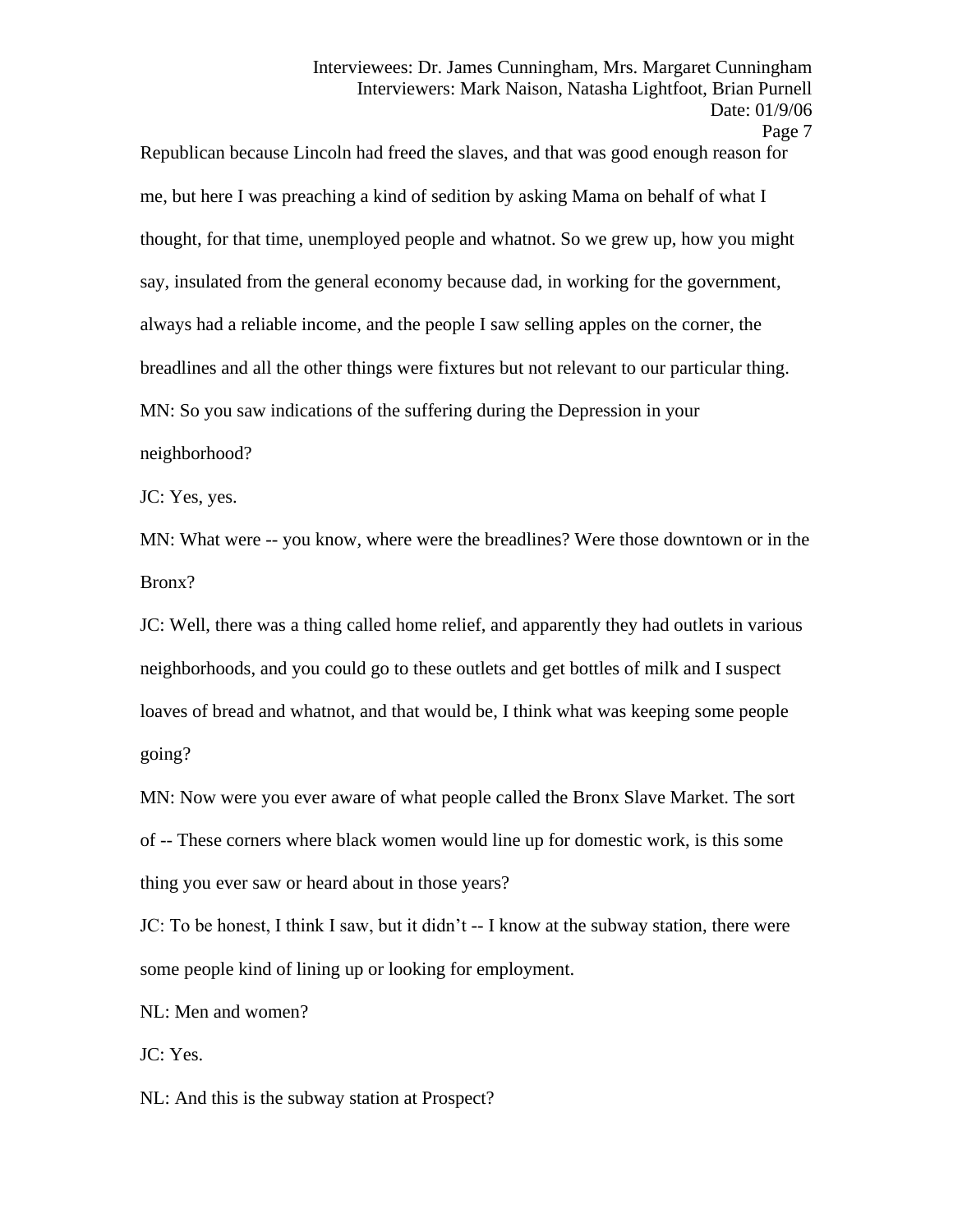JC: Prospect, yes, but it didn't, how you might say, register. It wasn't until I got to City College that I became much more socially aware about the history.

MN: Right, so until you went to City College, there wasn't political discussion in your home and it didn't seem to affect your family?

JC: That's right.

MN: What was the street life on Prospect Avenue and 167<sup>th</sup> Street when you were growing up?

JC: Oh, it was very exciting. By that I mean to say there were cobblestone streets, so you would hear the milkman coming along with his crates and whatnot, and there was coal being delivered by, you know, the coal truck and they'd bring their extensions and funnel the coal down, and the peddlers coming along with their horse and wagons with potatoes and apples and, you know, he would yell out and people would come down and they would buy whatever they could, but after school, there was no end of stickball games, even though -- Well, the cobblestones added a dimension to it in that, wherever the ball hit, that would mean it would bounce in a predictable or unpredictable manner, and in those days, there were relatively few cars, so that a game might go along for three or four innings, and then a car would come and we'd have to draw to one side. Horse and wagons, I don't know, and we played Ring-A-Levio and -- Let me see -- fox in the -- we had another game called Fox in the Den or something. We would foot race up and down the street and whatnot so that there was a lot of various kinds of activity. Of course, I had discovered the library had endless books, and so that sometimes the guys would say, "What are you going to do with all those books?" I'd bring home five --

MN: Which library was this?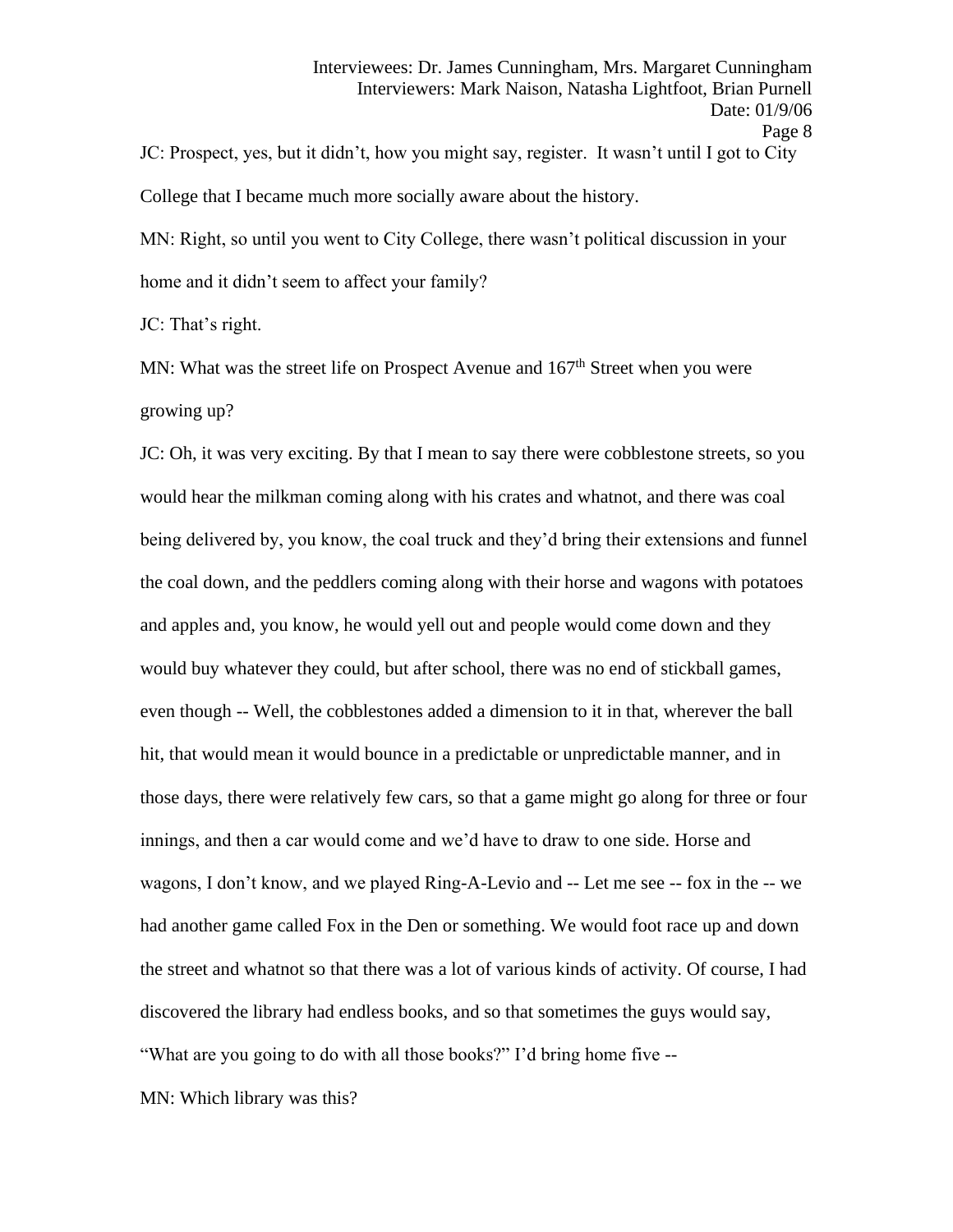JC: Morrisania branch. 161<sup>st</sup> street, I think it was.

BP: And McKinley Square, that one?

JC: No, 161<sup>st</sup>, somewhere around -- Maybe Trinity Avenue. I'm not sure.

MN: Okay.

JC: Yes, and so that -- and -- My mother would say, "Lights out." And you know, as soon as she left the room, my flashlight would come out. I'd be able to read for maybe, I don't know, an hour or two so, but -- and street life -- you would hear -- If you were upstairs,

you could hear the beginnings of the guys coming out.

MN: What floor did you live on?

JC: We lived on the third floor front.

MN: So facing out to the street?

JC: The street, yes.

MN: Now, was there a fire escape to your building?

JC: Oh yes, that fire escape was the -- In Biology, Botany, we were taught to raise bean sprouts and boy, I had a box full of beans that were germinating, and we would eat beans, yes, and the fire escape was a kind of -- you could sometimes go from the third floor down to the second floor, but you couldn't get to the street by the fire escape. I guess the bottom thing was sealed off in some kind of way. You couldn't get down the street, and of course, using the fire escape depended on, you know, whether the neighbors below you had kids or the ones upstairs had kids. You know, otherwise there would be no reason to -- They had dumbwaiters too, and Halloween -- I think it was Halloween, we would go down into the cellar and race and knock on the dumbwaiter, which would open into the kitchen, and we'd something like surprise or some kind of stupid [Laughs].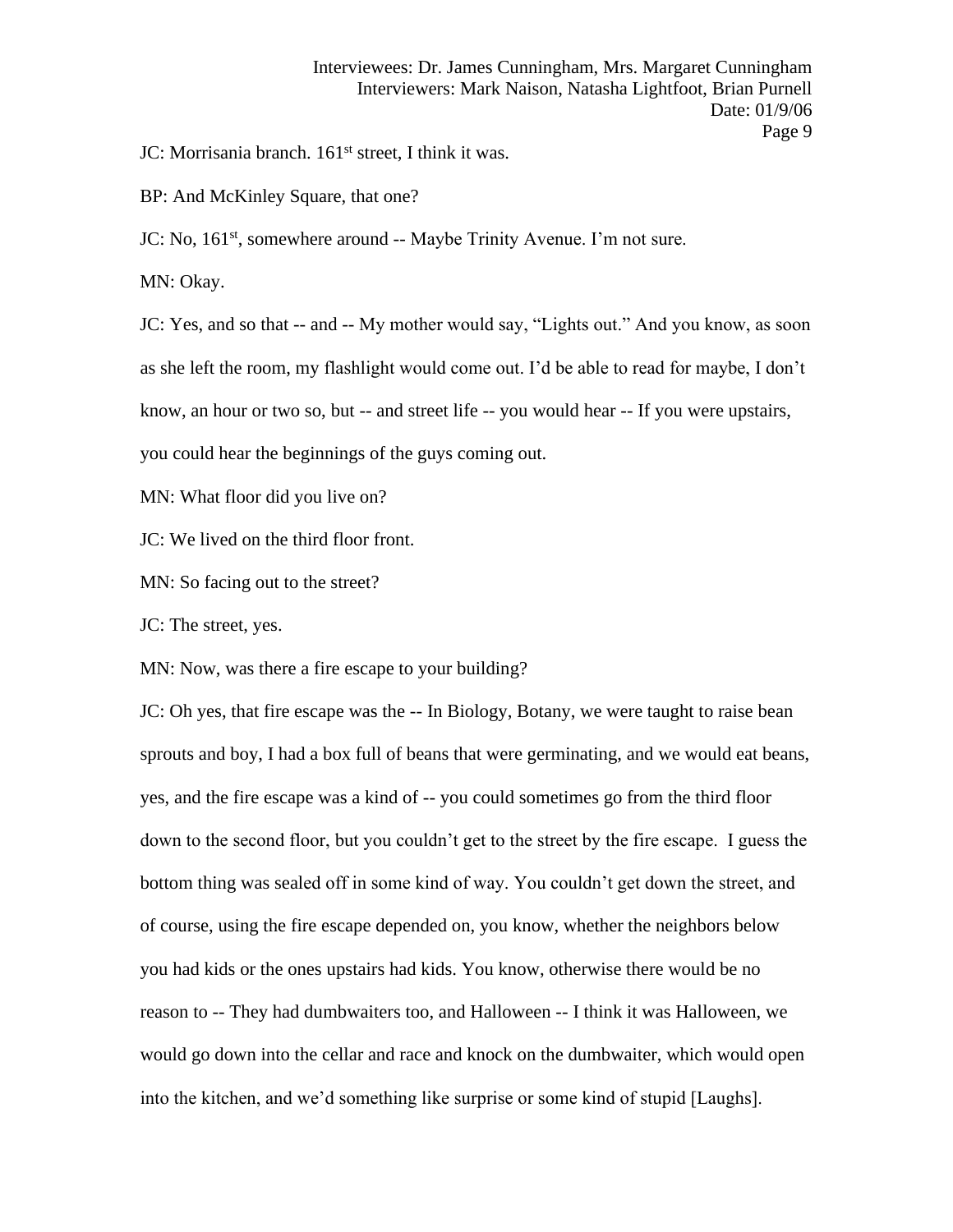MN: Now, did your family go places during the summer? Did they ever go to the beach? Did they ever go to resorts?

JC: Well, in those days we had no car. Nobody had cars in those days, so everybody would -- If they were going, they would take the bus to the subway station, so we would go to, like, Crotona Park, which was just a bus ride up Prospect Avenue, or we would go to Central Park for various things. I think my mother liked to explore the city because I remember we went down to Williamsburg Bridge and walked around. I was amazed by the size of the bridge. One time, I discovered that the circus was coming to town, so I guess at around 4 o'clock I got up and went down to Mott Haven somewhere, and watched the circus unload, and the elephants were busy being -- pulling stuff off the --You know, they use them as horses, I guess, and the whole procession went down to, I think it was Madison Square Garden.

MN: All the way from the Bronx.

JC: Bronx, yes. It's like a parade.

MN: A circus parade.

JC: Yes.

MN: Now, in terms of religion, did your family go to church regularly, or was it only your mother?

JC: That's a good question. My dad had no -- He had once said that the only time he'd be in church was when they had his services.

[Laughter]

MN: And now you meant funeral services.

JC: Yes.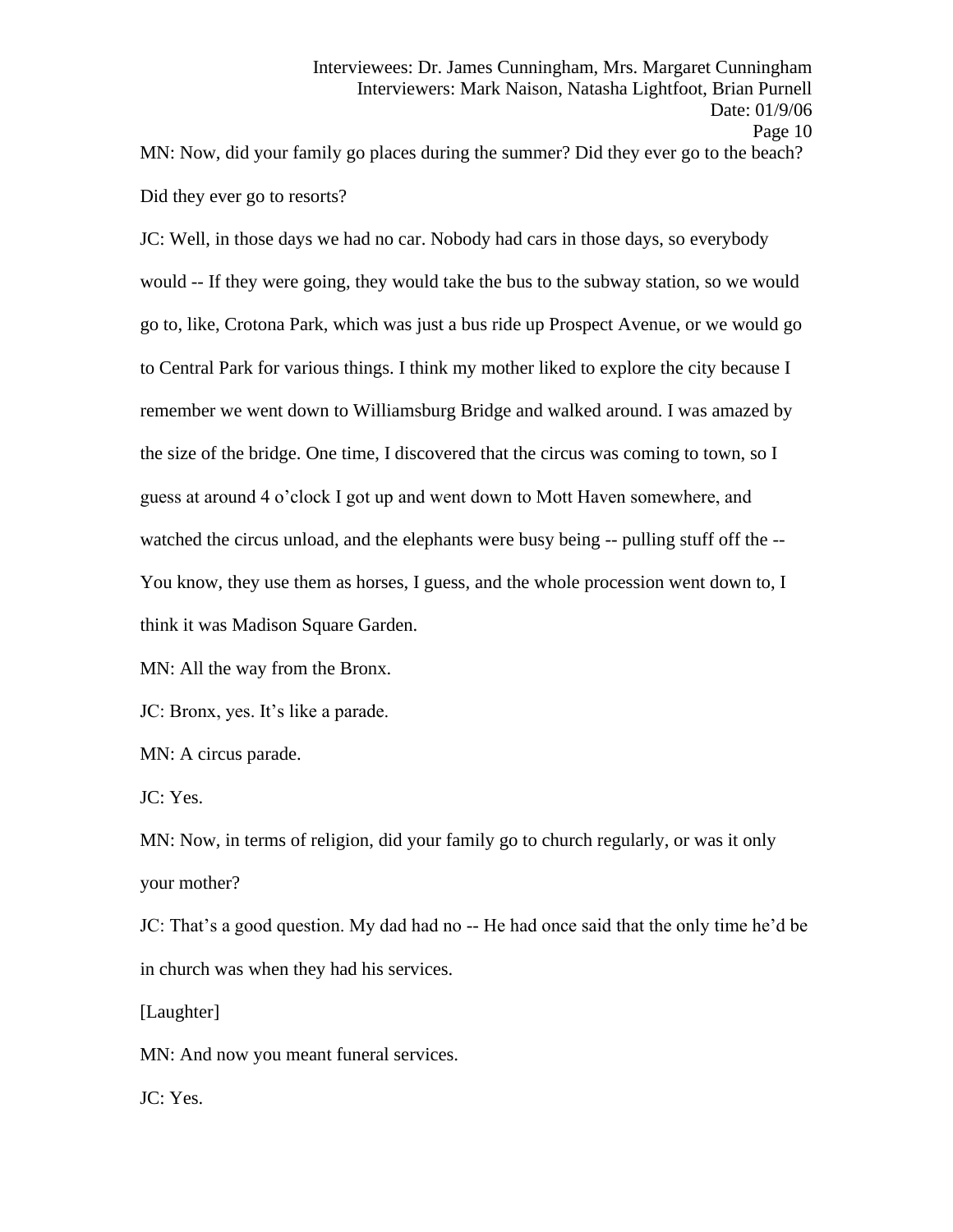NL: Right.

JC: So -- but my mother -- okay, my mother had an uncle who was a Baptist minister -- Had a church in Manhattan, and for some reason or other, she sent us or took us to Woodstock Presbyterian Church. In asking my sister about that, Ruthie said that was the only church in the Bronx that was within the walking distance, so naturally, she said, Mama would take us there, so that we became involved in the Sunday school activities there, and eventually, the minister, in response to the growing Black population, asked my mother whether she would be willing to come to separate services which she was setting up for the new neighbors, and my mother said, "Absolutely not." That was her, and so --

MN: When did you start noticing that significant numbers of Black families were moving into the neighborhood?

JC: You know? That's an interesting question. It was so gradual; I think that it just kind of happened. It wasn't something that we would discuss, you know, at the family table. I don't think that any, but -- It's like a cloud, we just discovered that there were all of a sudden, large numbers of us around, but it didn't --

MN: Did you think of it as "us?"

JC: [Laughs] Well, it wasn't a -- yeah, I guess it was "us." You know -- It was at stickball, okay, one day they took up all the cobblestones and resurfaced the street. Well, one day you noticed that everybody around you was Black, and that was that. NL: And this was before you had finished high school?

JC: Yes.

MN: So it was happening in the 1930s –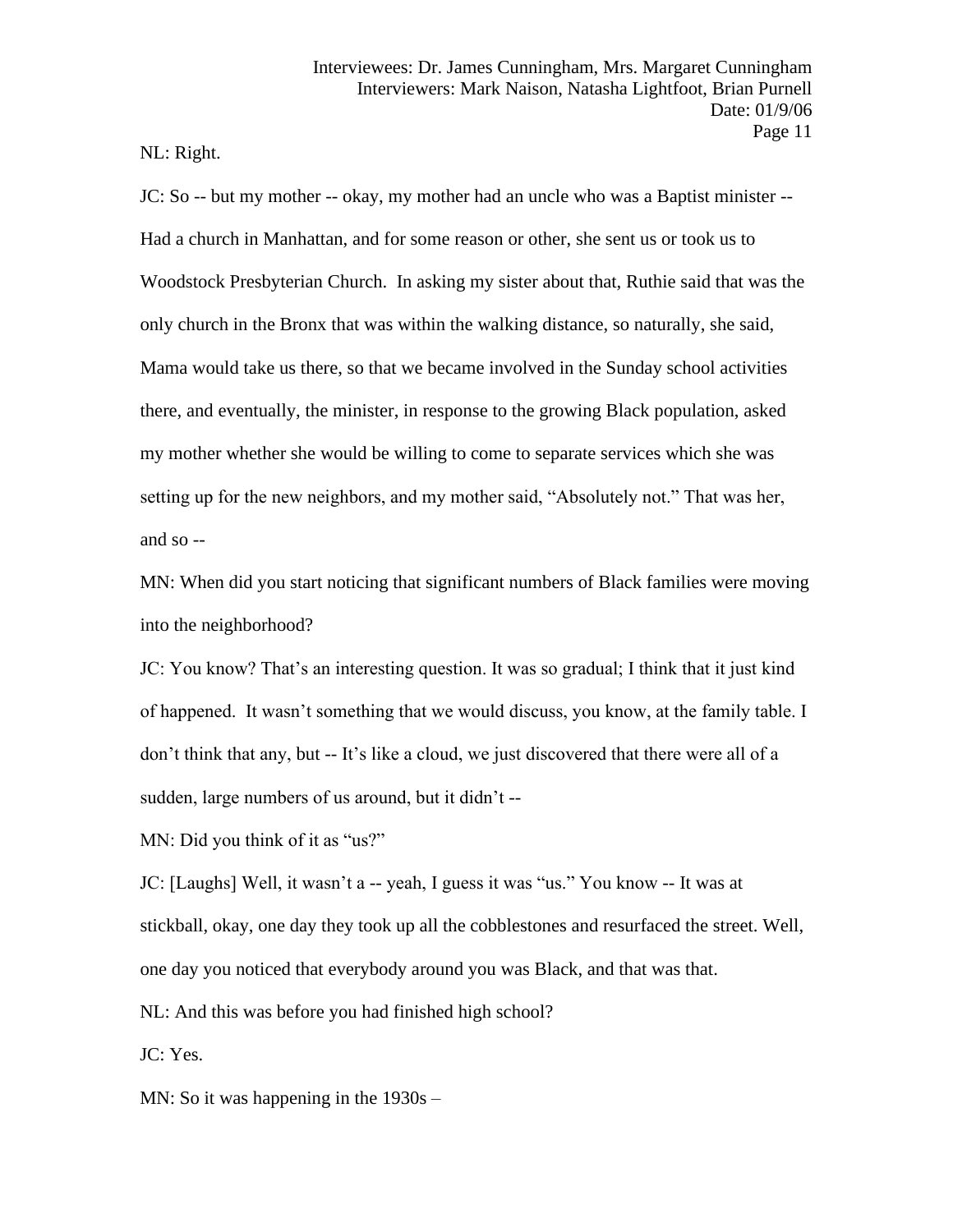JC: Yes --

MN: -- that Black families began to move in your immediate area.

JC: Yes.

MN: And was it a rapid transition, would you say, or very gradual?

JC: Well, not having, how you might say, been aware, it was kind of, I guess, rapid because all of a sudden you notice that something has changed, yes.

NL: And did you find yourself befriending some of your new neighbors from school or,

you know, stickball games or other activities?

JC: Yes, we got along just fine. We began to make distinctions between guys. I mean, there were some guys who couldn't care less about school, couldn't care less about books or one thing or another, but those who did were more like me I socialized with.

MN: Now you had mentioned to me when we were talking on the phone this one incident at Woodstock Presbyterian Church where you were going on an outing, and somebody noticed your arm. Could you --

JC: Yes. Every year, Woodstock would have an annual picnic, and the whole family would go on this picnic. I think it was Kingsland Point Park, somewhere up in Westchester County. So they would charter three buses, four buses, and the families would get on, and on one of the trips back into the city -- I forget the name of the Sunday school teacher, yelled out, "Whose black arm is that sticking out of the bus window?" And [Laughs] I knew it was mine because mine was sticking out of the window. Well, I pulled it back in, and --

NL: Wow --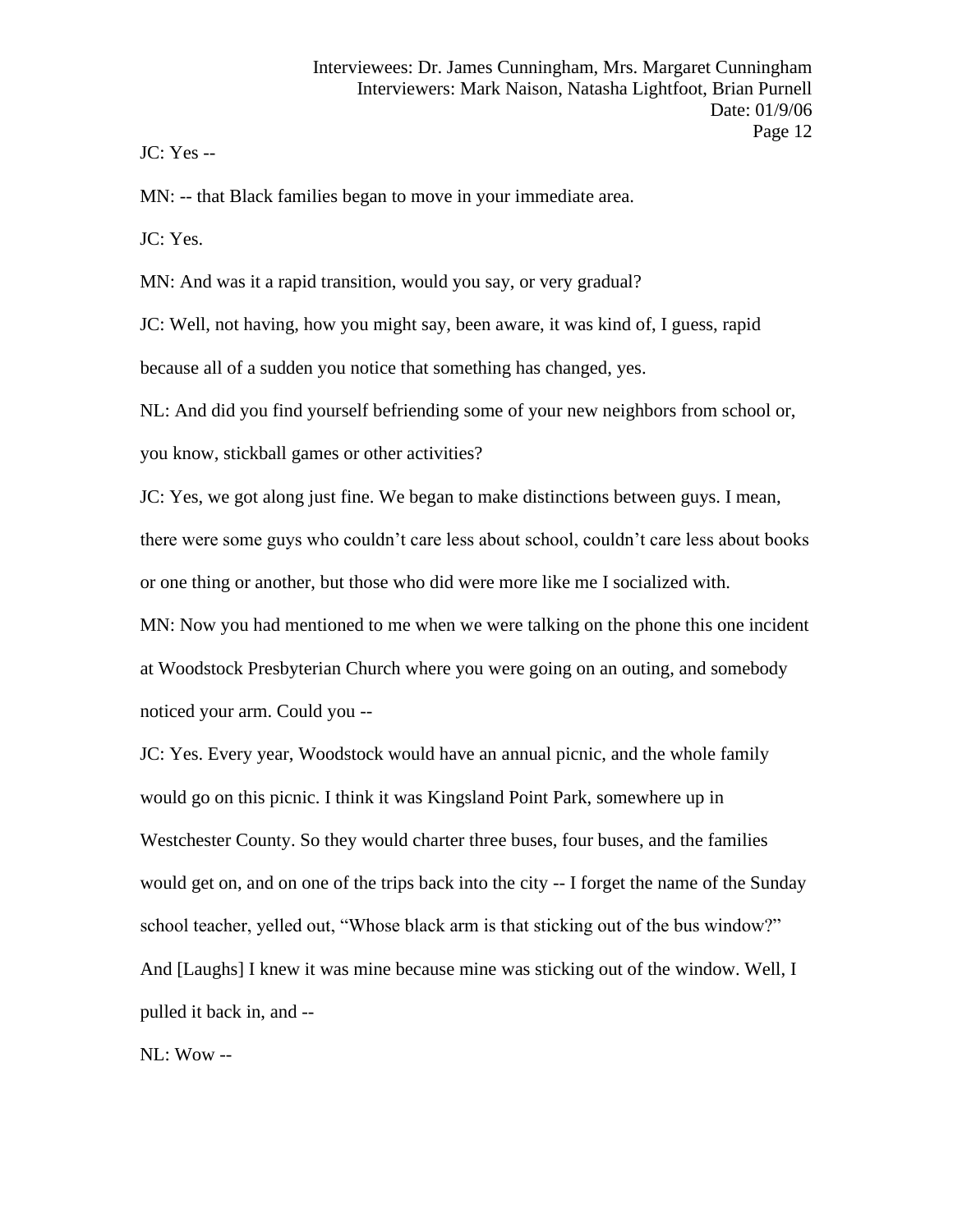JC: There was no more said, but I was, how you might say, I guess I was somewhat amused, I don't know.

NL: How old were you when that happened?

JC: I must have been about 10 or 11.

NL: And you think, you know, maybe you were playing outside that made your arm considerably darker that day or something, you know, I'm wondering it might have been --

JC: Yes, well --

NL: --The fact that the sun might have given you away?

JC: Well, that's an interesting question. I don't know, you know, whether it was -- See, now the minister of the church was, you know, was asking my mother would she come to the separate service, so I suspect that there had been, I mean, you know, this is 20, 40 years later. I suspect that there must have been some discussion within the church about Blacks and whatnot, and so this was part of a kind of changing attitude in response to some of the --

MN: Yes, now I'd like Margaret -- was your experience growing up in Brooklyn at all comparable to this, or was your family very different?

MC: It was different in the respect that we were more conscious of race and there were -- Most of our friends and neighbors were Black.

NL: And what neighborhood in Brooklyn did you live?

MC: Bedford-Stuyvesant, famous --

NL: Right.

[Laughter]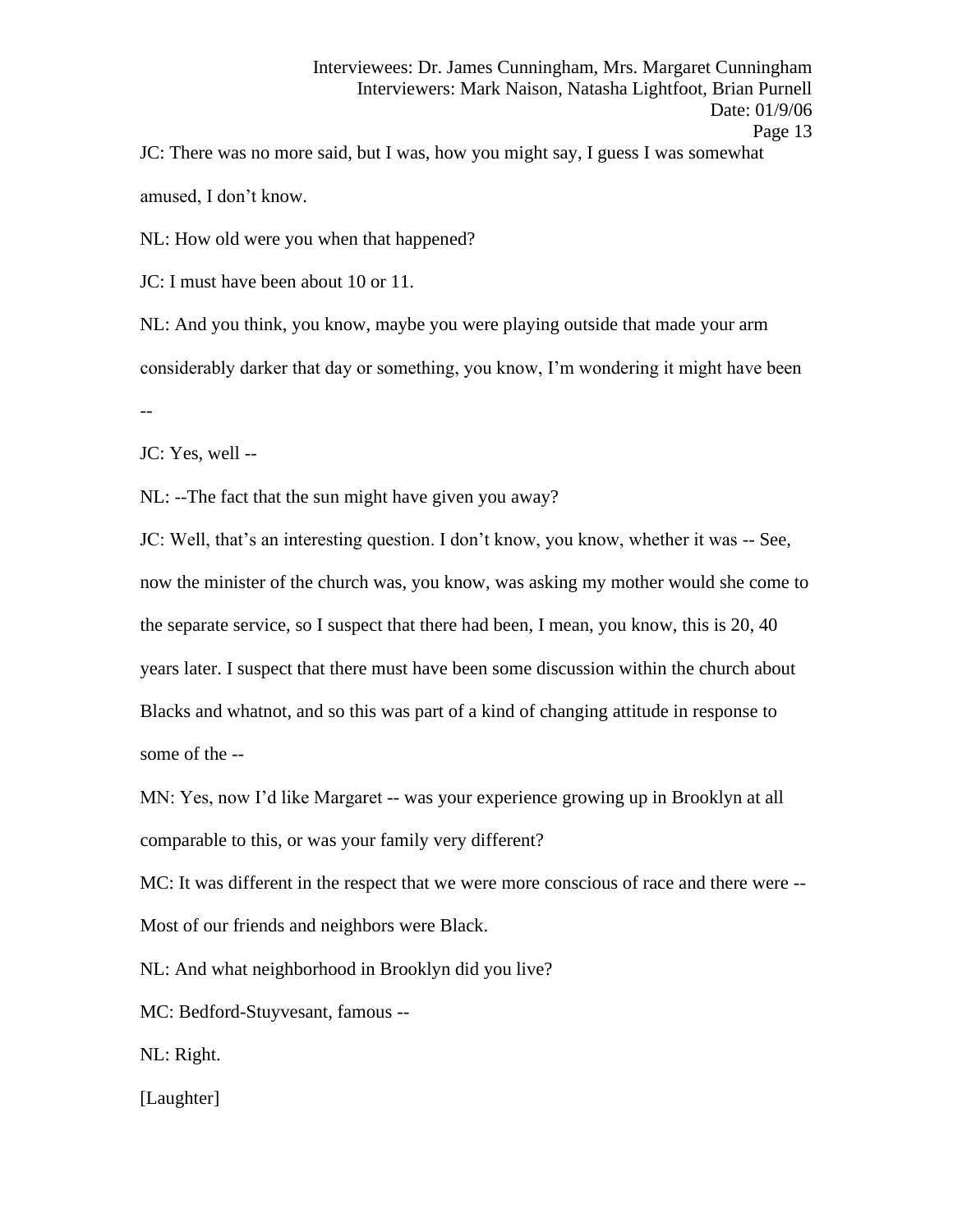MC: Bed-Stuyvesant, and I lived there on Decatur Street, and, at one time we were up near Stuyvesant, and then we moved, and rented out a place, and moved back and we -- The -- Our experiences -- There wasn't a whole lot of prejudice that we were conscious of, probably because we were all mostly Black, and when I think back, I think -- I can't remember any White friends at the time, when I was growing up. MN: And what high school did you go to?

MC: Girls High --

MN: Were there many Black students at Girls High?

MC: Yes. There was -- Most of us went to school together, you know.

MN: So you had a cohort of Black students who bonded together at Girls High.

MC: That's right.

MN: Which you didn't have at Morris.

JC: That's right.

MN: So when was your first experience of identifying as a Black person with other Black people having a common identification? Was that at City College, your first experience with that?

JC: Yes, that was the first time that I was ever able to, how you might say, find and be a part of a group of young fellows who were intellectually and socially and what not - sharing the values that I had, somehow or other, developed. I must say, though, when we had track meets and whatnot, I became aware of, you know, large numbers of us Black fellows on the track teams and whatnot, and the various high schools had larger contingents of Black athletes than we did. For instance, DeWitt Clinton always had four and five Black guys on the team. Stuyvesant would have three and four, and you know,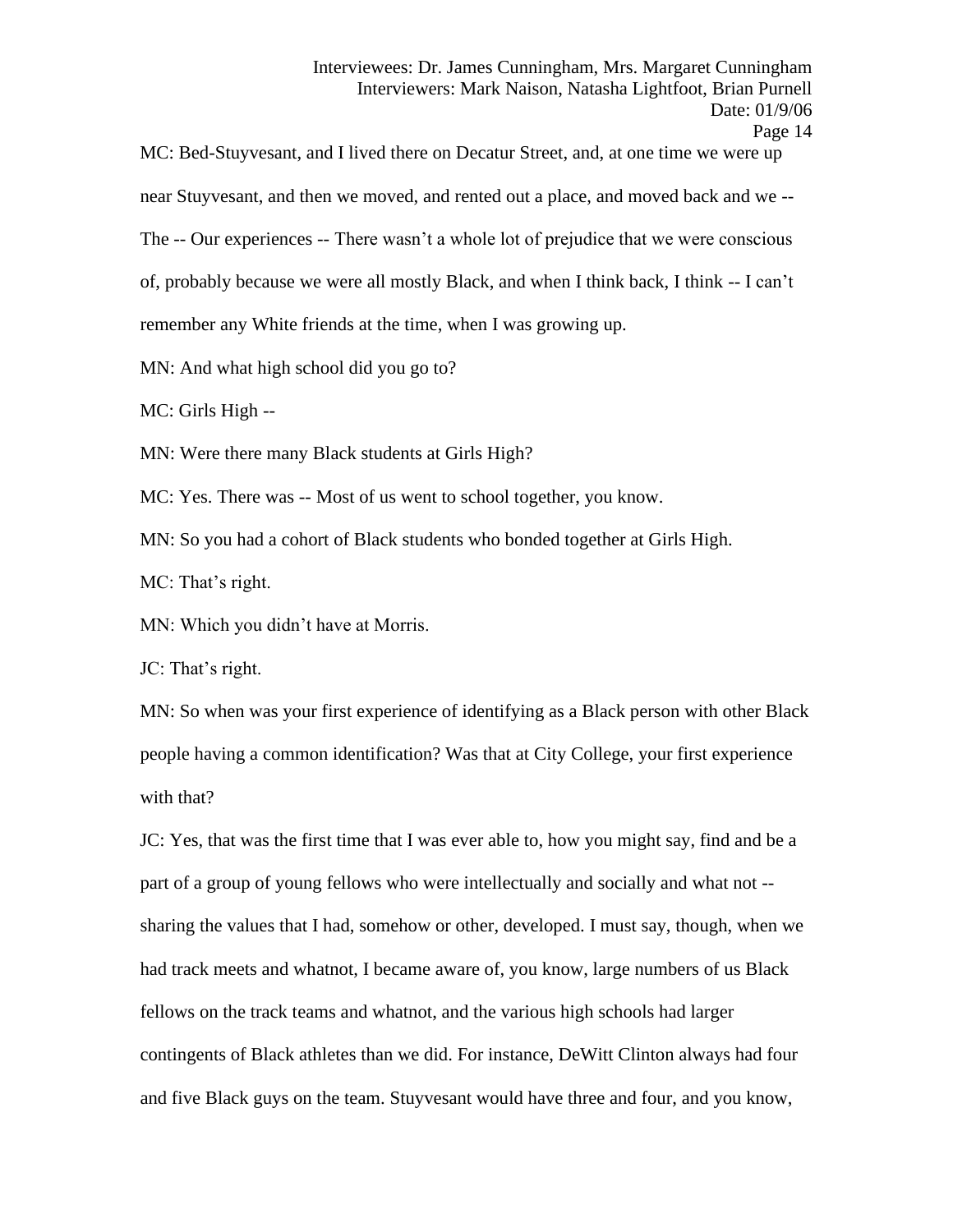poor Morris would have me, and I don't think there was any other guy on the team, and but -- and my best friend at the time, who went to 51 with me, Black fellow, lived in 166<sup>th</sup> Street, so he was sent to Monroe High School, and I think, I don't know, I think Monroe may have had a larger enrollment of Black students than Morris because -- I don't know how, you know, at that time, I guess wherever your house was was where you went to high school.

MN: Right.

NL: Yes, you were zoned.

JC: Yes.

MN: Now, at City College, did you become more politically conscious?

JC: Yes.

MN: You mentioned reading -- being aware of Paul Robeson and so forth.

JC: Yes, yes.

NL: Did you seek out Black history courses?

JC: They began -- The faculty began to somehow or other make available to us. We had a Frederick Douglass Society, and somehow or other, this was the beginning of my, of the unfolding of Black experience.

MN: Now, did you -- What year at City College did you join the Frederick Douglass Society?

JC: The first year I was there. Let's see, I started, I think, in '35. I graduated Morris High in '35, and I went to City.

MN: Okay, so -- and what year did you graduate from City College.

JC: 1940.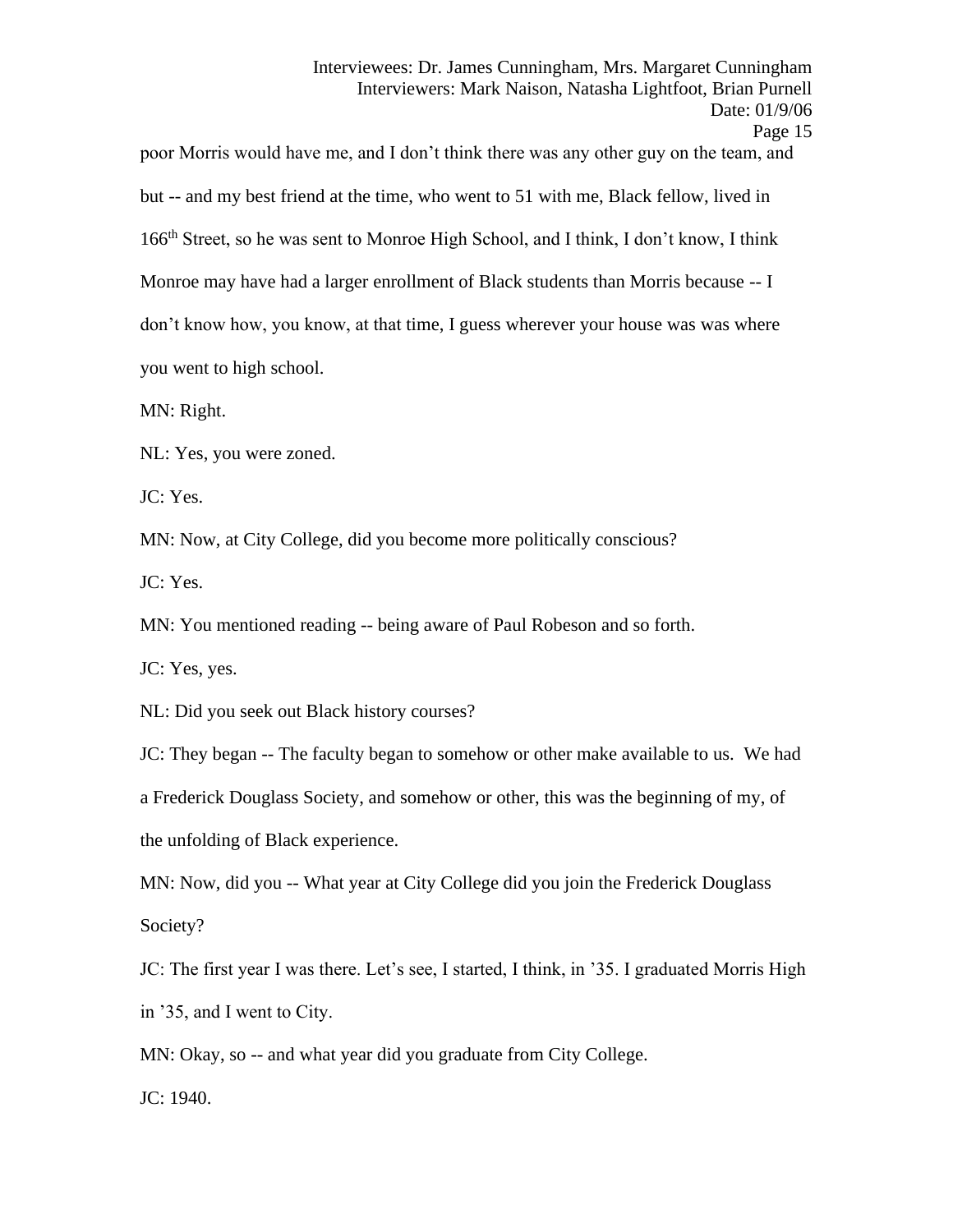MN: Okay, so you graduate from Morris in '35, City at 1940.

JC: Right.

MN: So City College must have been a pretty lively place in the late '30s. JC: Indeed. It was very lively because during that time, there was a Spanish Civil War, and large numbers of, well, they had an Abraham Lincoln Brigade in the Spanish Civil War, and during that time, a number of Italian students who were brought over to somehow or other lecture, and these were seen as Mussolini's assistants, and we City College students had a demonstration. At about the same time, I think, the Italian -- Italy was invading Ethiopia, and I think -- was it was Marshall Graziano was making a big name for himself. There was a lot of activity.

MN: Now, did you go to any demonstrations when you were at City College?

JC: I did. I did.

MN: Did you ever carry a picket sign?

JC: No, I never carried a picket sign.

NL: Wow, and so during the whole time you were at City, you lived in the Bronx? JC: Oh, yes.

NL: And what was it like commuting for you between, you know, being in the Bronx and being in that neighborhood and going in the city? How did you kind of --

JC: Well, it was interesting because, at the time I was doing -- We began living as a family, I was at  $167<sup>th</sup>$  Street when I began City College, and I think in my sophomore year we moved up to Garfield Street, and this was a predominately Italian enclave, and so that here I would be all day and half the evening between classroom and track team,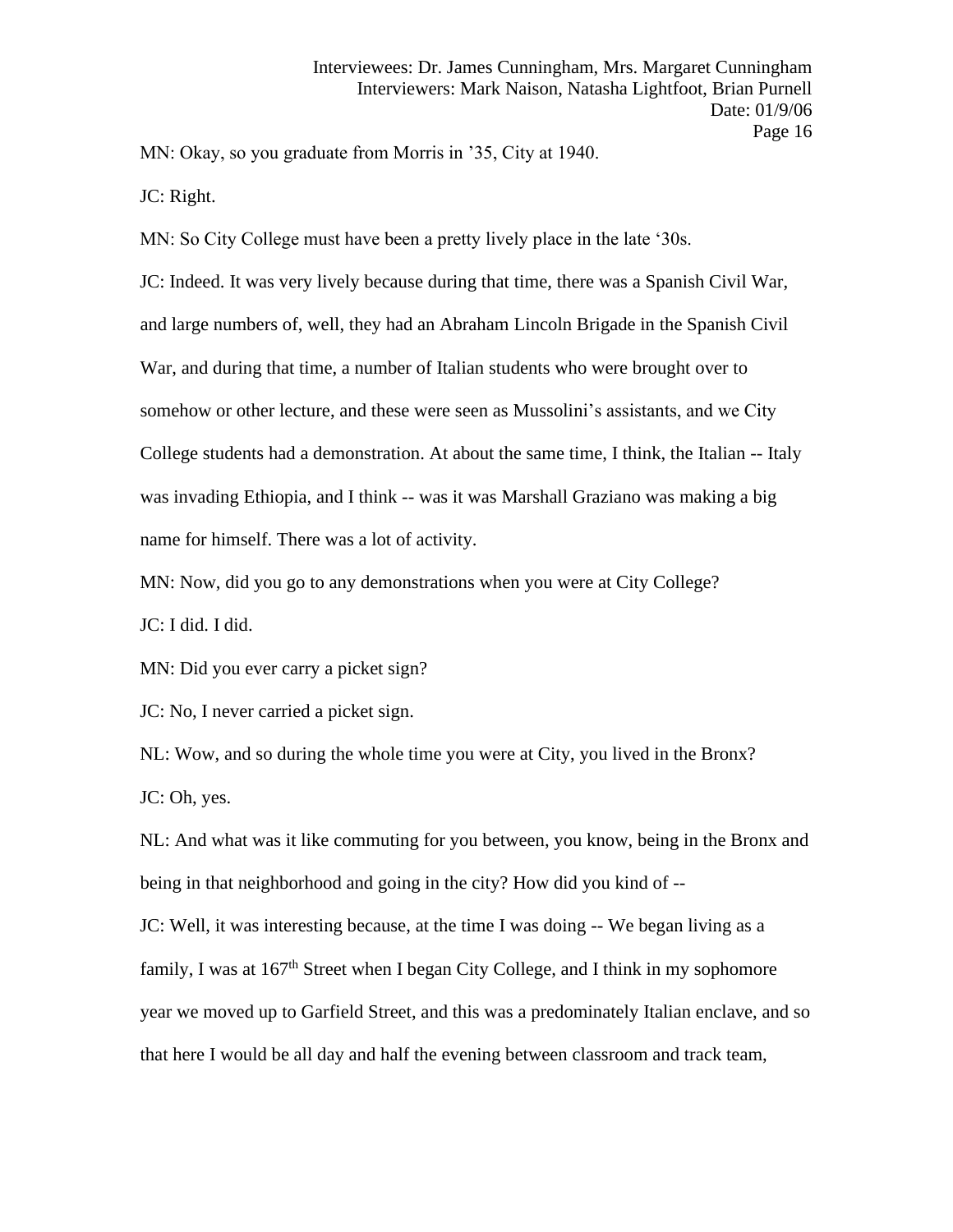coming to renewed isolation of Garfield Street, and a family that was not particularly interested. Nobody was saying, well what'd you learn about Paul Robeson, or -- MN: Right.

JC: You know, none of that.

MN: Now, when did you first become aware of Harlem as a center for black culture and politics?

JC: That's an interesting question because, in a sense, I was always aware of it as a Black community. I mean, Dad had me go down for haircuts, and then I used to visit my mother's mother and Reverend Booker, and we went to church every now and again, maybe twice a year, really, to his church in Manhattan, in Harlem.

MN: So that's very interesting that your father brought you to a barber shop in Harlem to cut your hair.

JC: Yes, yes, and our family physician for many years was in Harlem too. Subsequently, oh -- I think in our earliest years when we were quite small, we had a local physician who had me circumcised. I mean, [Chuckles] not had ME circumcised, but he sold my mother on the virtues of circumcision, so -- done in the Bronx, so --

[Laughter]

 $JC: But --$ 

MN: Was there music in your house, and if so, what kind of music?

JC: I'm sorry you asked that.

[Laughter]

JC: One of the records -- CDs we got [is] *Mama Don't Allow No Music in the House*.

MC: [Laughs]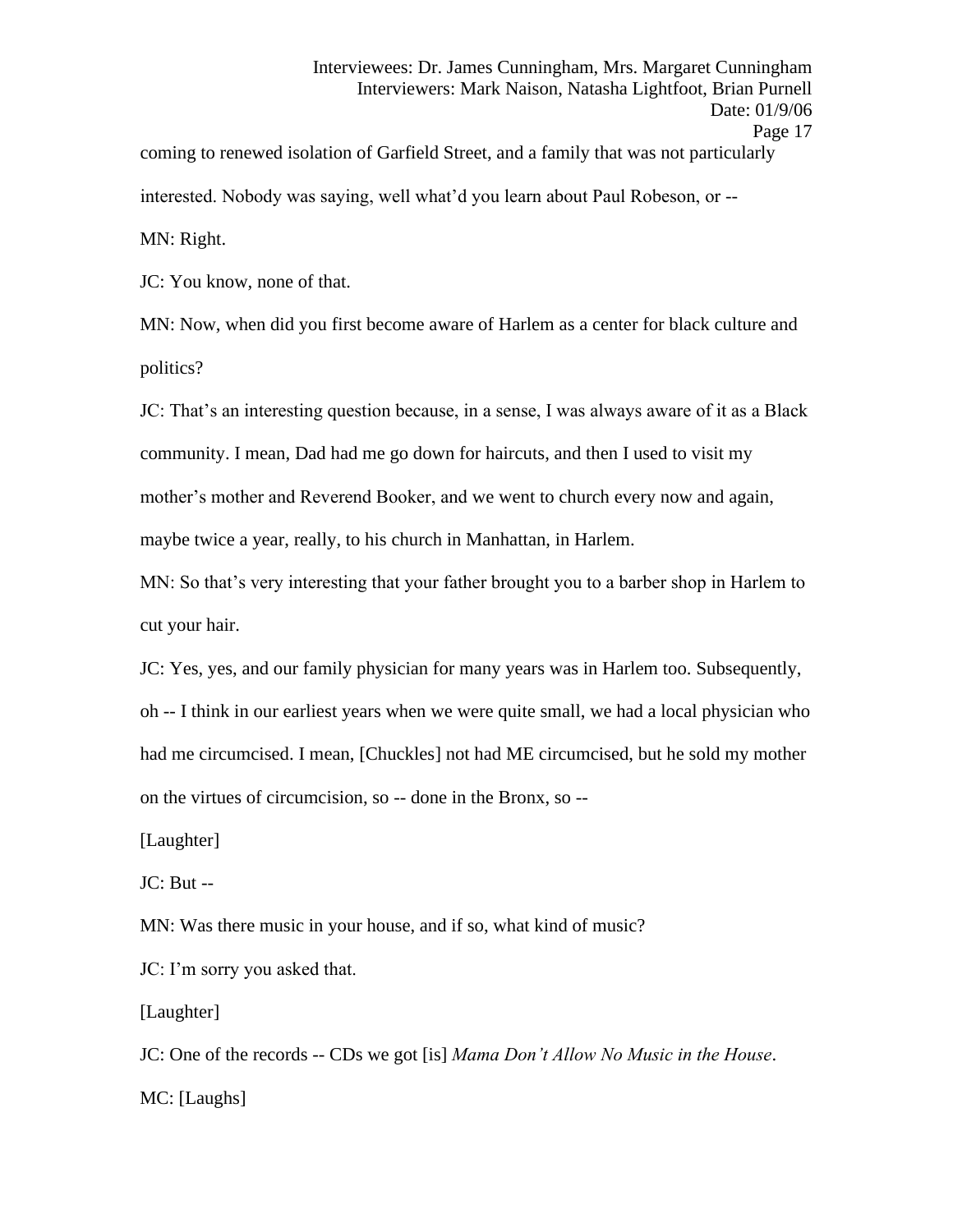JC: I pondered a number of things. Wherever we lived, there was a piano. At first it was a player piano, but to this day, nobody has any recollection of my mother sitting down and enjoying the piano, so -- but she did insist that we all get musical lessons. I was in about a month or two months of music lessons, and thinking to myself, "What a nice-smelling piano teacher I have."

MN: [Laughs]

JC: We sat on the same stool, and she would reach around me, and I would --

[Laughter]

JC: But when I heard on somebody's Victrola, it might have been Louis Armstrong, I said," Mama, I want a trumpet." And she said, "It's the piano or nothing." I said, "It's nothing." So that ended my piano lessons, so -- and it also ended -- My mother thought that music, somehow or other, may have been related to the devil for quite some time. She was a WCTU-er --

MN: Really? Women's Christian Temperance Union --

JC: Yes, yes -- There was no alcohol in the house, or when my dad would bring it home, she would kind of pad his overcoat pocket to see if he had brought home a little something to sip on.

MN: Yes.

[End of Side A of Tape] [Beginning of Side B of Tape]

JC: To this day, Margaret would want to play this or something, and I would say, I don't know -- I -- you know. So, to make a long story short, my younger sister wanted to be a, I guess, a nightclub singer. I don't know. Again, she got a vehement no, so that ended that career.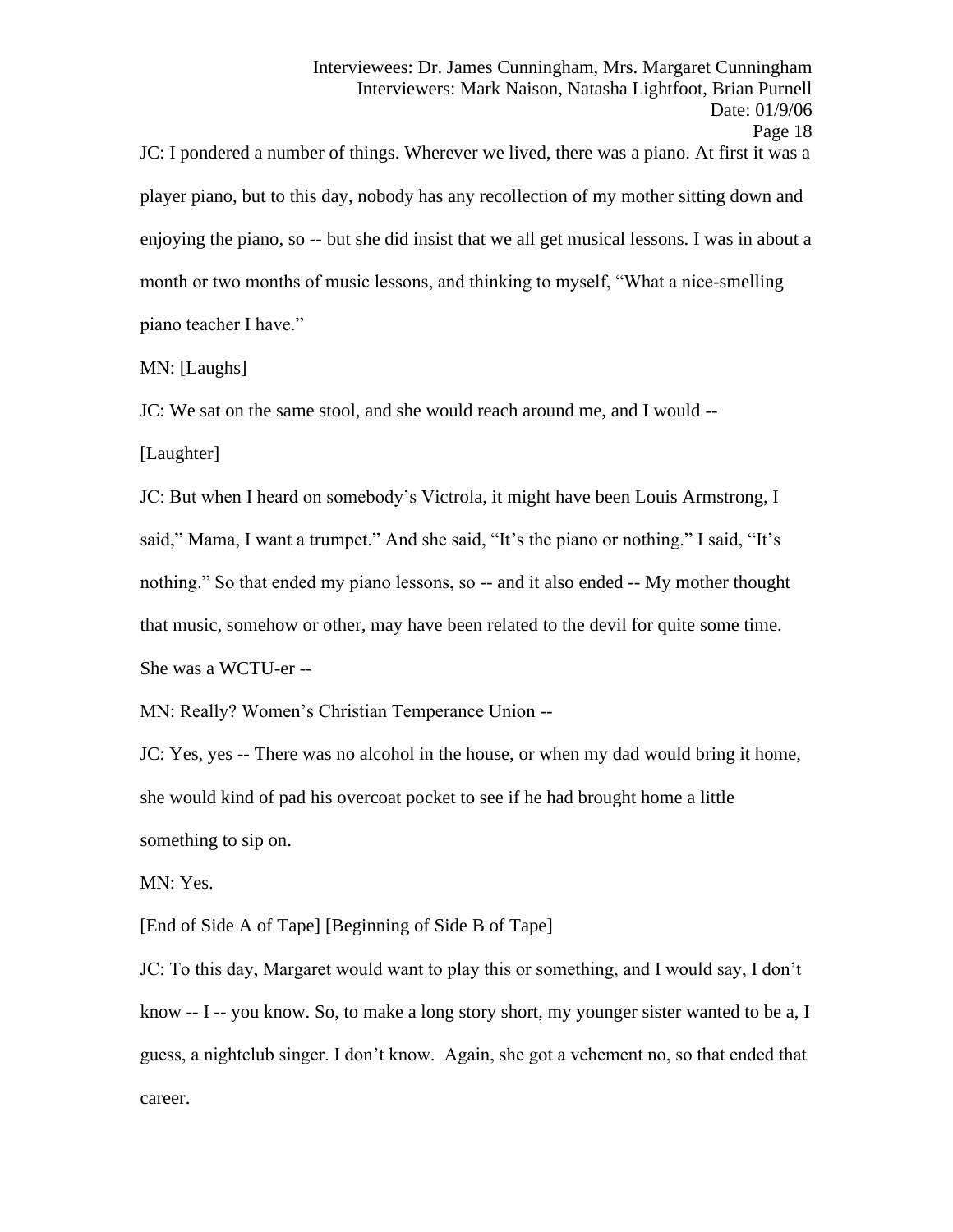Ellingtons, the Louis Armstrongs, the --

JC: Yes. Well, I must have learned about them somewhere around 14, 15 or so because, although I think I'm of age of some of these guys, but anyway, this friend of mine, Mac and I used to sit in his house and listen to The Make-Believe Ballroom.

MN: Okay.

JC: It would come on at 5 o'clock perhaps or maybe 3 o'clock. It would go on until 6:30 or something. Anyway, he and I would sit there when there was nothing else to do but eat Ritz crackers and listen to a lot of -- so we became what you might say, well-entrenched in the jazz scene. At Rikers Island, they would have these Sunday concerts every, I guess, once or twice a summer or spring or something, and I would go down, and one time, I was up on stage because I wanted to take some pictures, and I think Stuff Smith -- So a policeman came over to me and started, and I said, "What?" And he said, "You're not supposed to be onstage." You know, high school Goldberg, and I forget who wrote the French, but anyway, I said I was one of those Frenchmen, and he laughed. [Laughs] MC: [Laughs]

JC: So I was able to stay on stage and I was able to take a few pictures. I don't know what happened to them, but anyway -- So I knew the jazz scene, and when Goodman first came to New York, Mac and I got down to the Paramount around eight that morning, and we didn't leave the Paramount until about seven o'clock that night.

MN: This is for Benny Goodman.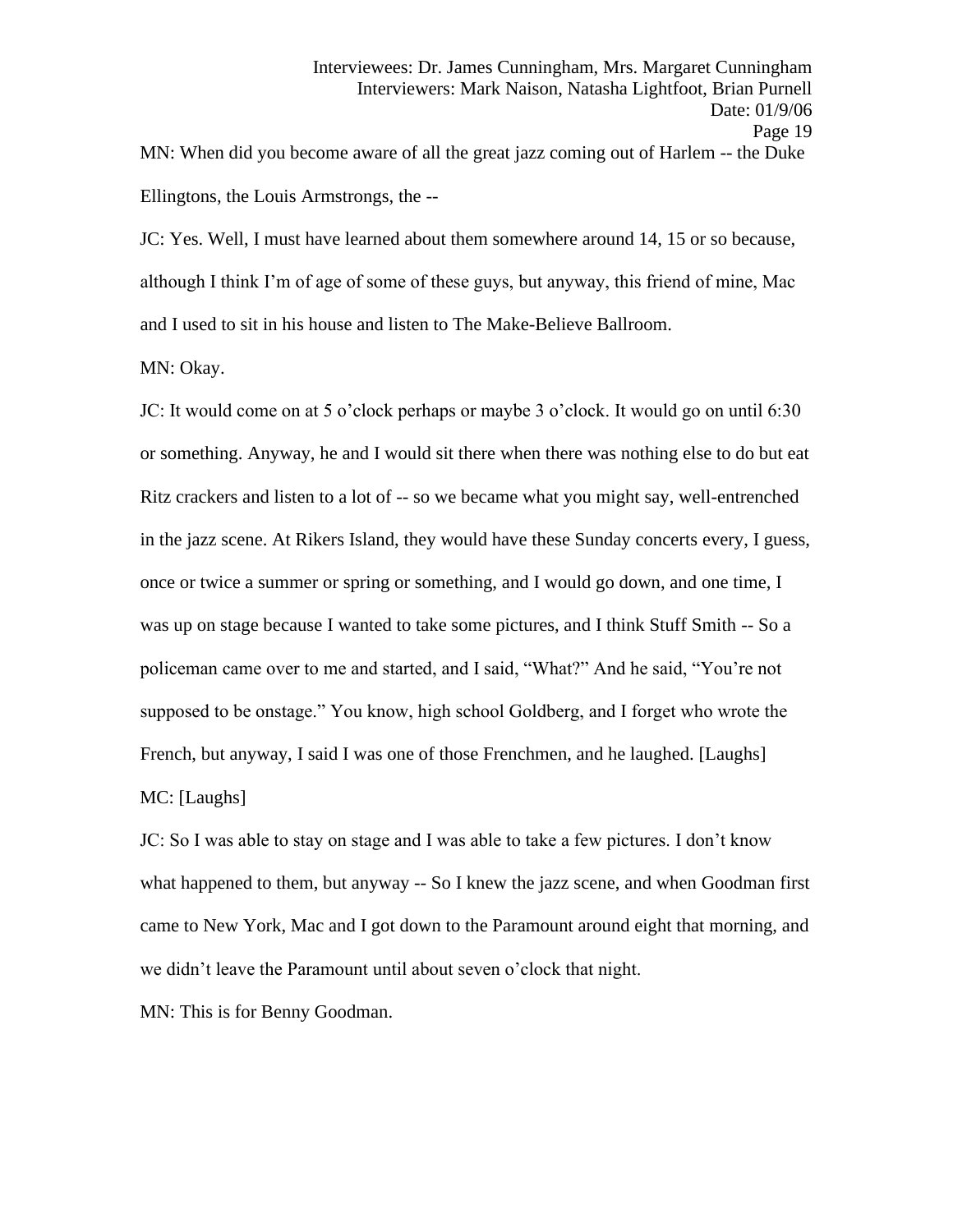JC: Yes and the movie was Fred Astaire – no, no, no -- *Maid of Salem*, that was the movie, and with Mr. Goodbar candies, we were able to go through the whole, I think, five, six, seven shows.

MN: Now Margaret, was Black culture more a part of your home than James?

MC: It was, I think. My father was very much interested in poetry, and he just got us well

acquainted with Paul Laurence Dunbar. There was "The Party" by Paul Laurence

Dunbar, which is a long poem, several pages long, and he memorized the whole thing,

and we kids used to ask him to recite it for us. It was one of our favorites, and we went to

-- The church that we attended was a Black church.

MN: And what church was that?

MC: That was Saint Philip's Episcopal Church.

MN: You went to Harlem to attend?

MC: No, this was in Brooklyn, yes.

MN: Okay, and what street was that on?

MC: On Mac Donough Street and the parish house was on Decatur.

MN: Yes.

MC: So that -- and then my father used to like to sing, so whenever we kids were doing the dishes, he would come out and have us sing and he would harmonize with us, so I got a lot of my interest in music or Black culture from my father.

MN: Was there a phonograph in your house?

MC: Yes, oh yes.

MN: And were jazz artists or people like Marion Anderson played on the phonograph?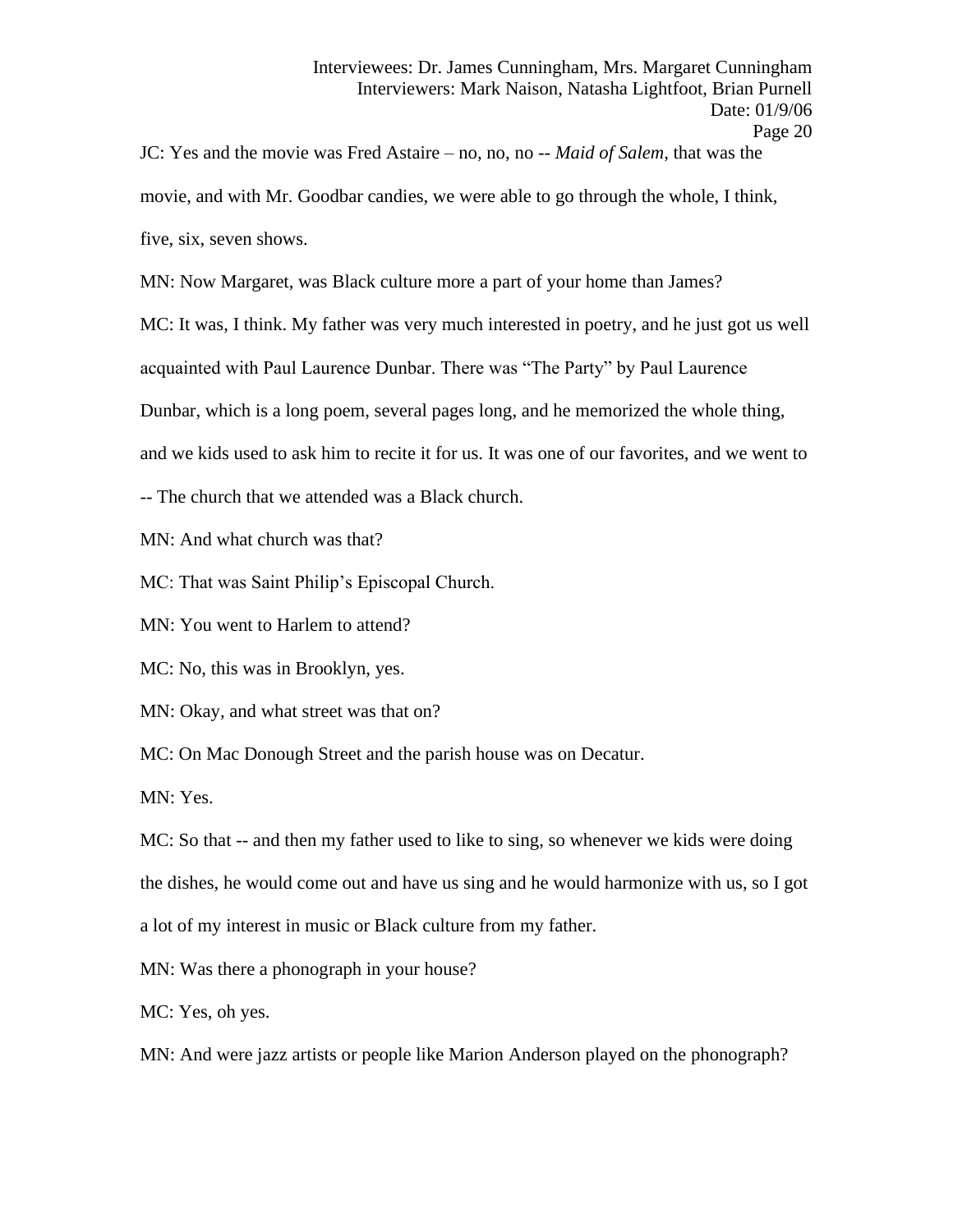MN: People like Marion Anderson, yes, but jazz, no. My father was not interested in jazz, and because he was from the West Indies, from Barbados, and we began to get interested in calypso music, and he said no. He didn't want us to sing calypso around the house.

That was --

MN: He was high culture?

MC: Yes.

[Laughter]

MN: Was there classical music in your house?

MC: Yes, there was this program, *Music to Read By*. And I remember my father would have that on. This was after my first job, and he was -- Every night, he would sit and listen to *Music to Read By* when he read. He was very well-read. So he was the basis of the culture -- Black culture, just culture in general.

MN: Now James, did ever you see Langston Hughes or Paul Robeson in person in the late '30s?

JC: No, I would say. We were -- not denied -- but this was omitted from our experience, from our thinking. I may have known of him. I think *Showboat* had been a part of the American culture, and one or two other things, but it was a distant intellectual experience. It wasn't something that was talked about. Nobody -- It just wasn't there.

MN: What about 1939 when Paul Robeson returned to the United States. Was he somebody that was important in your cultural political awareness when he was back in the United States?

JC: Yes. Even when they had the rally in Peekskill in 19 -- I guess it was --

MN: '49 or something --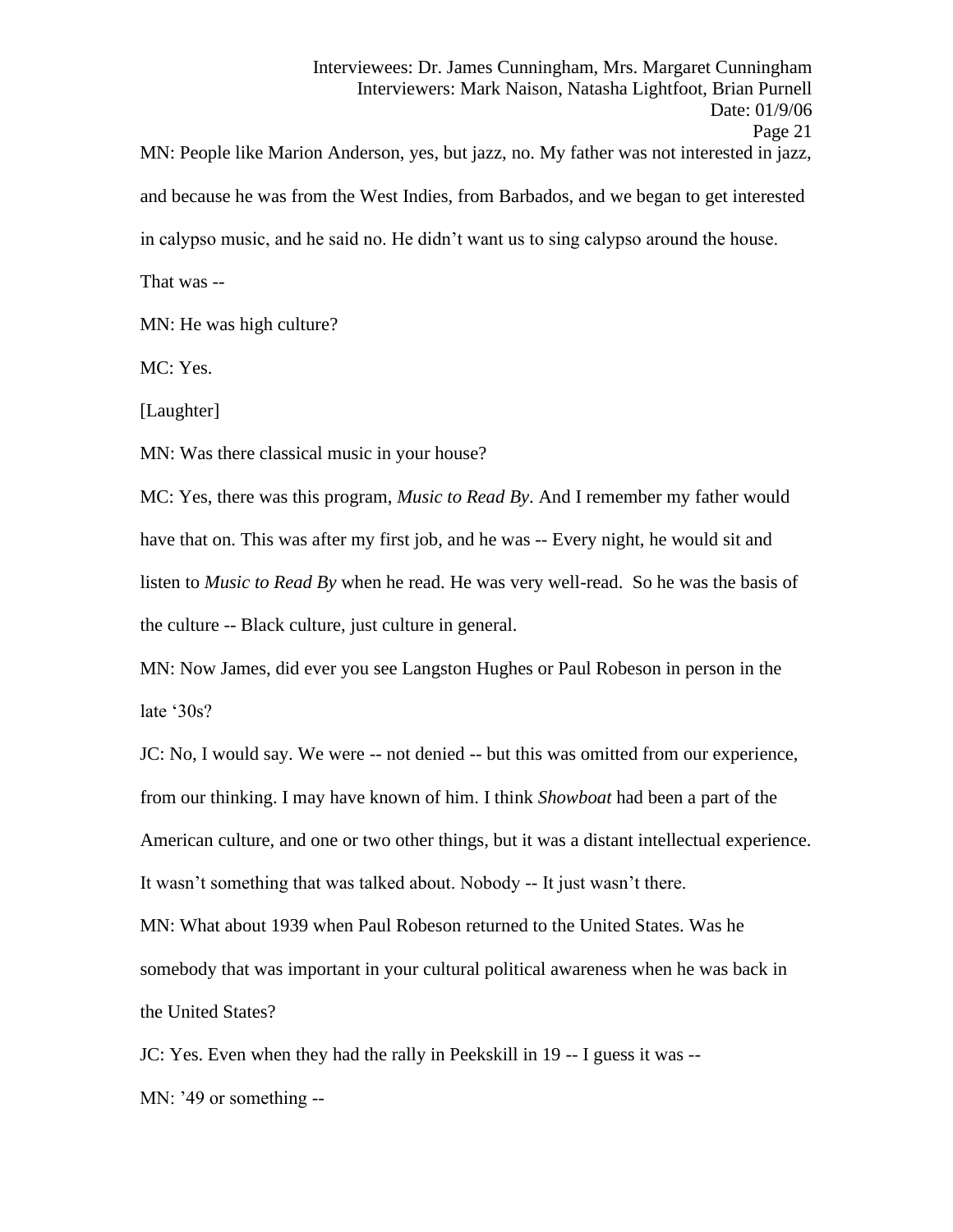JC: '49, yes. That didn't raise any eyebrows in my family. It was a perfectly despicable display of violence in the north. It was uncalled for. It just went beyond – It wasn't on our radar screen.

MN: So your family was very apolitical.

JC: That's right.

NL: And you said that you felt that even your brothers and sisters were coming up in later years. Were they ever touched by race consciousness a little more than you were because as they were coming of age?

JC: You know, it's interesting --When -- was it Truman who called MacArthur back from Korea, my middle brother was very much against MacArthur coming back, so he and I had quite an exhausting argument about it, but my younger brother, the youngest brother, was very much for MacArthur getting sacked, you know? My sisters -- I suspect my second sister may have had some feelings politically, but she and I didn't get to talk about that very much.

MN: Yes. Now when you were at City College, did you know you wanted to be a doctor? Was this something which was like a lifelong dream and something you approached with a lot of direction?

JC: No, it wasn't a lifelong dream actually. It was kind of a distant thing. I remember that at that time, a lot of the Jewish fellows were talking about going to Switzerland or other places to get their degrees, and I knew that was not -- and Canada, that was the other place. So I had lowered my expectations to do a career in Biology. So when -- oh, and when I asked one of my faculty teachers, he said, "Oh forget about it. You don't have any speaking knowledge of German, and that's essential." My family physician laughed and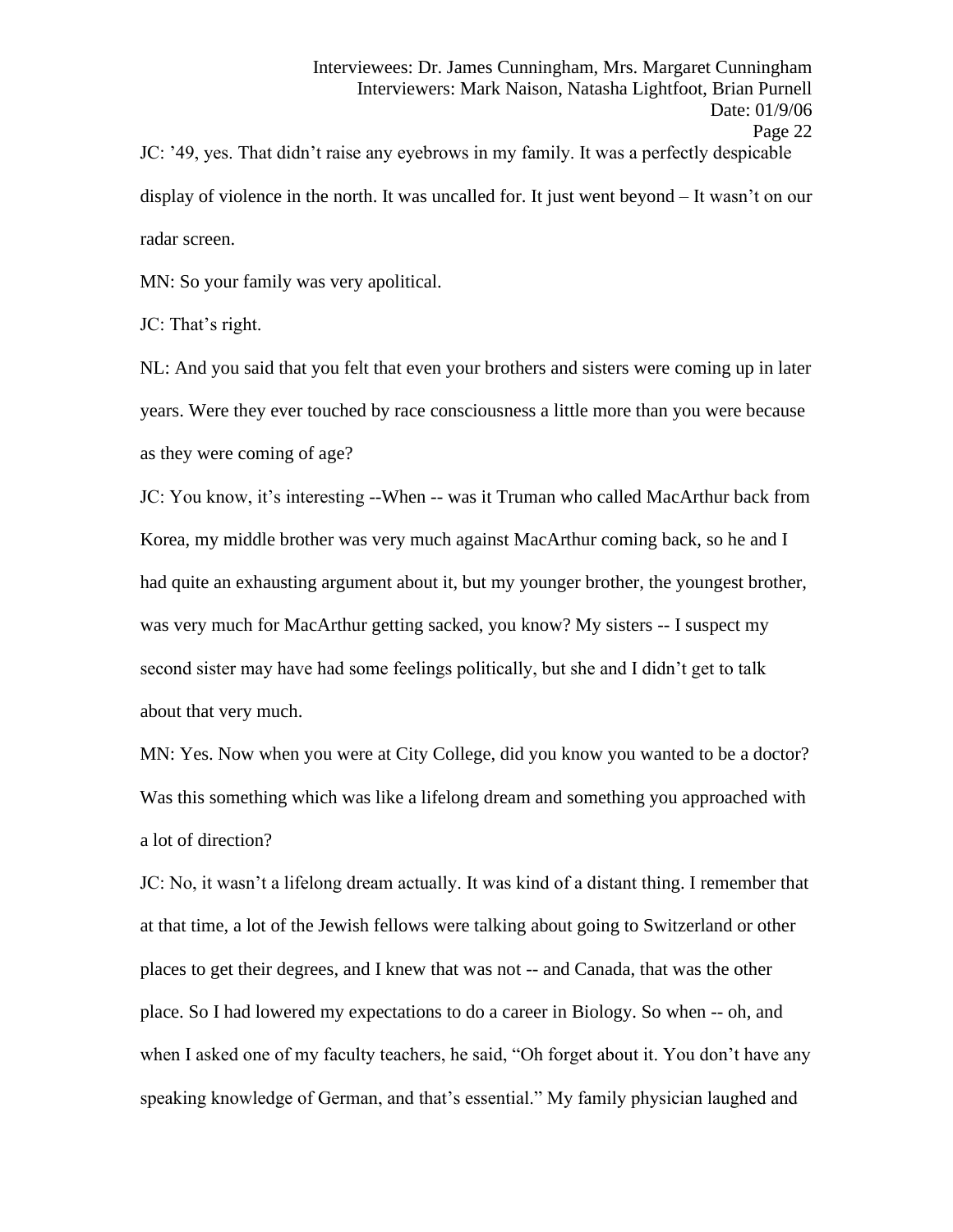he said he doesn't know what he's talking about, so I knew that it was possible. One of two things happened that I think solidified -- My brother came down with pneumonia, and my family doctor said in seven days he'll have either have a crisis or he'll die or something.

MN: Wow.

JC: And my mother's relief was so obvious that it made me feel like that was a possibility. You know, it's an intellectual thing. Then my family physician asked my mother whether I could baby-sit his office while he made house calls, and that began to - that neared the profession as a possibility.

MN: Was he a Black man?

JC: Yes, he was a Black man.

MN: And where was his practice located?

JC: He was on Prospect Avenue.

MN: Really? What was his name?

JC: Wormley. Doctor Wormley and he was between 167<sup>th</sup> and I think Home Street?

MN: Really, and so he was your neighborhood family practitioner?

JC: Yes.

MN: Doctor Wormley.

JC: At one stage, yes, and so when he asked me to baby-sit his office, why I took the liberty of, how you might say, devouring the content of his various books. I was very impressed. Then one time, the New York Academy of Medicine had a lecture on the new sulphonamides, and I went down there and heard a lecture, so I, you know, I was beginning this, how you might say, climb toward medicine.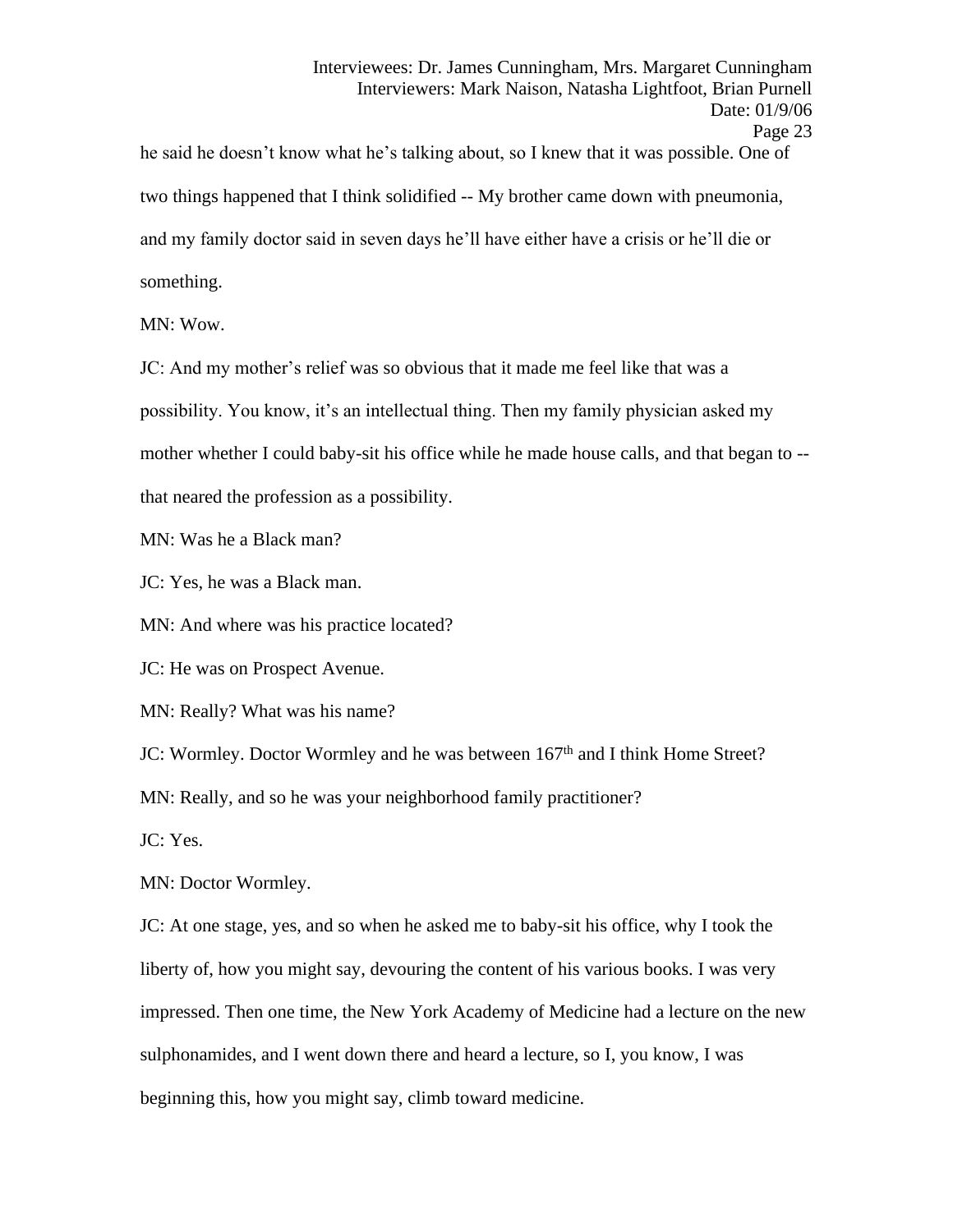MN: Right.

NL: And you -- what major were you at City College?

JC: Biology --

MC: Biology was your major.

JC: Well, Biology and History.

NL: Ahh, okay.

JC: And then one of my friends, his mother worked in the emergency room at Lincoln Hospital, so Stanley and I would spend the evenings in the emergency room sight-seeing, so to speak --

MN: Stanley was who?

JC: Stanley was another friend of mine, Stanley Herbert, and so we would -- So I got a first-hand experience, you know, and I always liked the -- I guess I was drawn to the behavior or the mien or the whatever of physicians, but at City College I was not, how you might say, focused on a career in medicine. Then when I got to Washington and was working in the Census Bureau, I used to hang out with the guys who were in medical school, and they said, "How come you're not applying?" So I said, "I am applying." MN: Now, how did you end up getting to Washington after City College? Well, Margaret, how did you end up in Washington?

MC: Well, I was working in the YWCA after business school, and -- not Arnold Hearseman -- was the head of the black Y, and I met her when I was at the Harlem Business School, and she told me she got a job for me when I graduated, so from there, they had a competition for various arts, and I won the art competition and got a scholarship to Hampton Institute.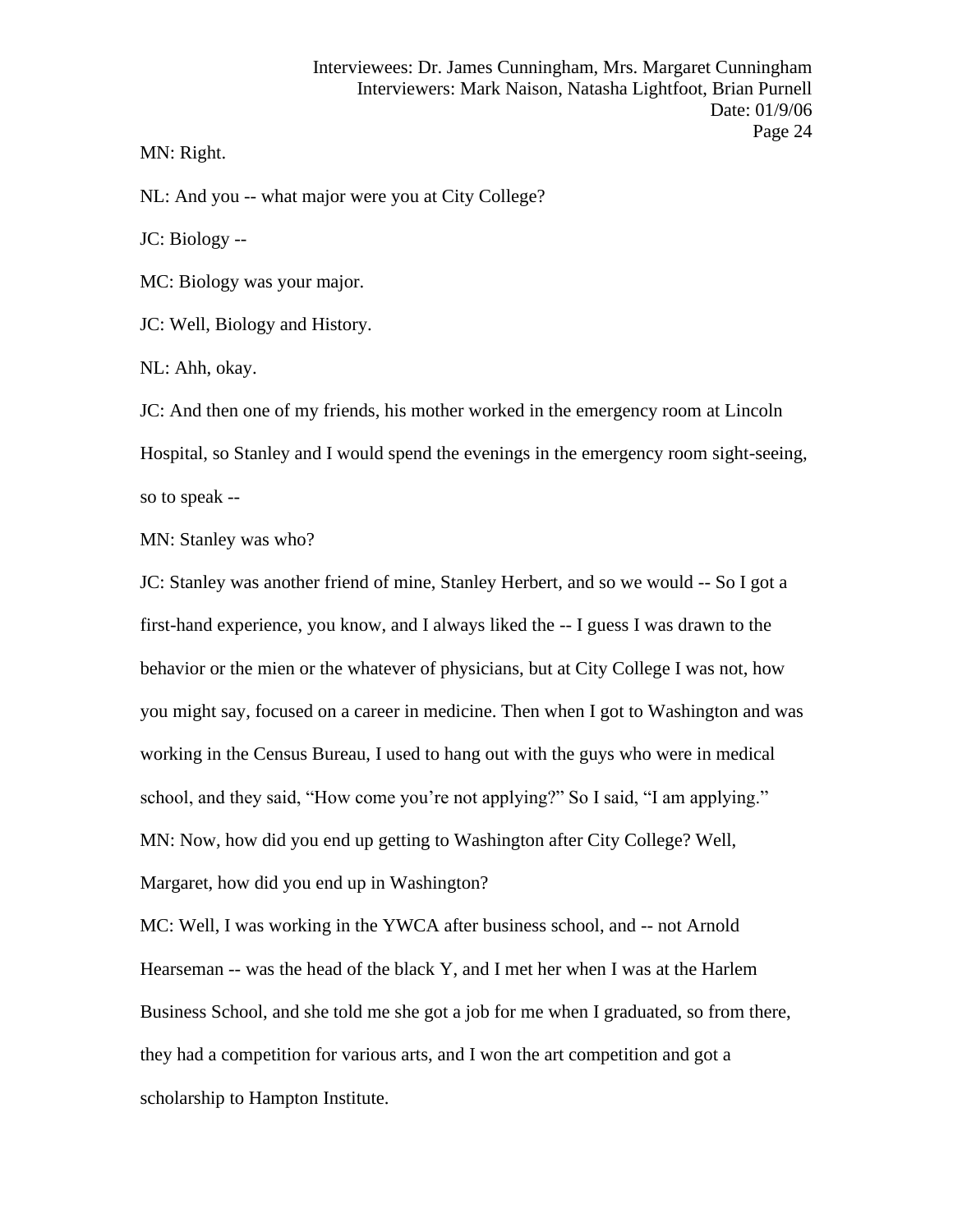NL: Wow.

MC: And fortunately I loved it and I was very active in drama and art. I was an art major. And when I -- Unfortunately I didn't stay there very long because after Pearl Harbor, I got a letter regarding this civil rights job that I had applied for back --

JC: Civil service --

MC: -- I mean civil service.

MN: [Laughs]

MC: [Laughs] Civil service job, and so they wanted me to come to Washington, which was a tough decision, but I thought I could make more money and help my family, being the oldest child I, you know.

MN: I want to go back to City College where you were a History as well as Biology major. Was there any History course which made a big impression on you?

JC: Well, I was interested in American History, and I'd begun to develop an interest in the Civil War and the Reconstruction, and I saw that as part of the area of interest and something I'd want to be involved in.

MN: Right. Now did you, when you were in college, ever read papers like *The Amsterdam News or New York Age*?

JC: Yes. My dad -- Well, there's a little inconsistency. *The New York Age* came to our house either by mail or by him stopping off. He was also a member of the Masons, and somehow or other he had Black contacts and Black this and that, but you see, none of his brothers or sisters had much political or racial history.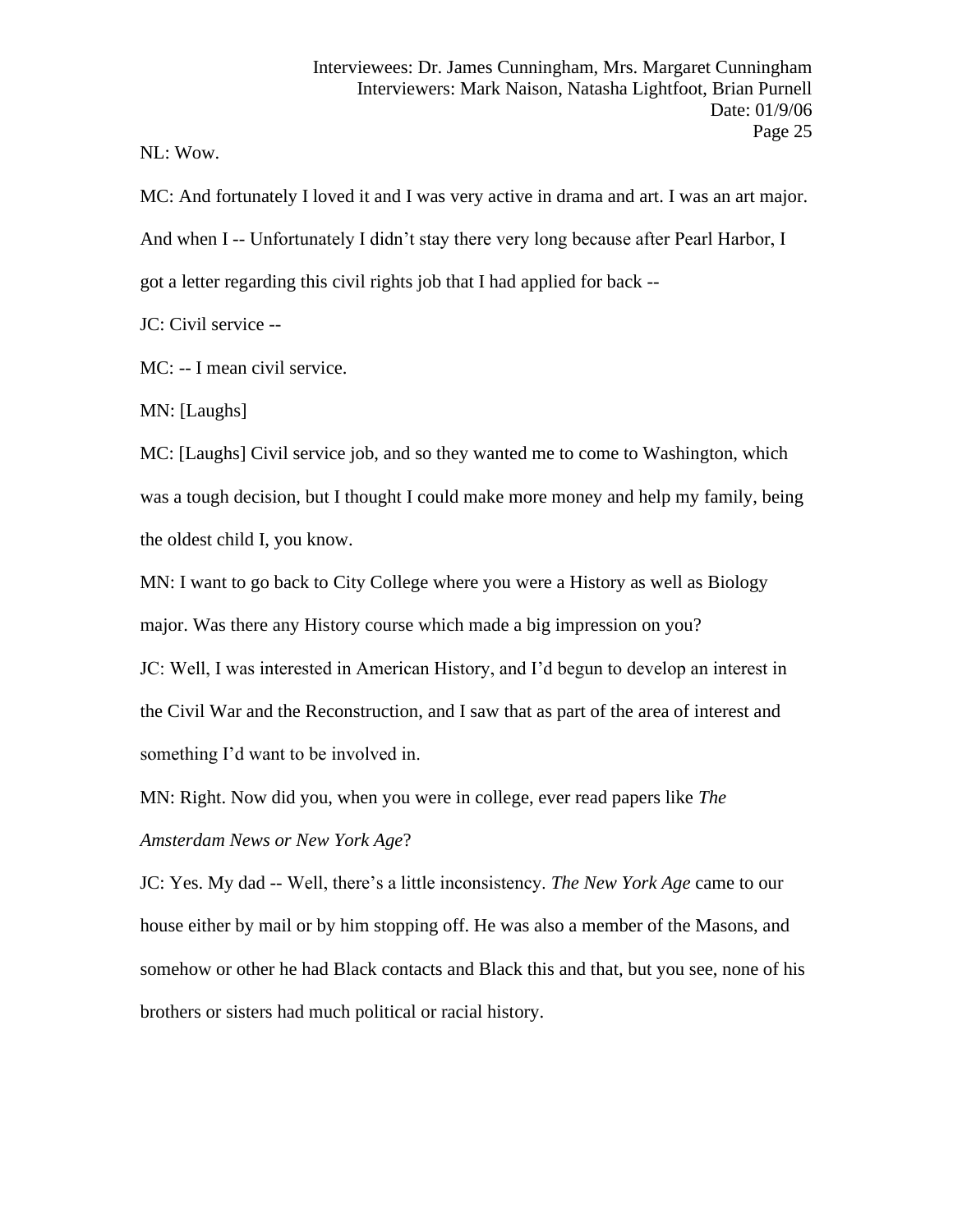Interviewees: Dr. James Cunningham, Mrs. Margaret Cunningham Interviewers: Mark Naison, Natasha Lightfoot, Brian Purnell Date: 01/9/06 Page 26

MN: Right, so here's your father who is working apparently as White. He goes to a

barbershop in Harlem. He is a member of the Masons, a Black Masonic group, was it the

Prince Hall Masons?

JC: Yes, Prince Hall...

MN: These are Prince Hall Masons.

JC: Number 23 --

MN: And where was that lodge located?

JC: Oh, [Laughs] I don't know.

MN: Was it in Harlem?

JC: Yes.

MN: And he gets *The New York Age*. Were there any columnists in the New York Age that he would mention or that you --?

JC: No, and I don't think I read the *Age* very much. Somehow or other -- Well, it may have been that I was more interested in what I was doing, but I --

MN: So by the time you graduated from City College, were there any Black leaders who really grabbed your attention or, you know, at that particular point, either cultural or political or even religious?

JC: Well, you know, I can't say off hand. I don't really know, but I was not -- I was reading at that time *The Compass*. I think that was a new newspaper in New York that was much more -- Compass -- What was the other --

MC: *P.M.* --

JC: Huh -- *P.M* --

MN: *P.M*.--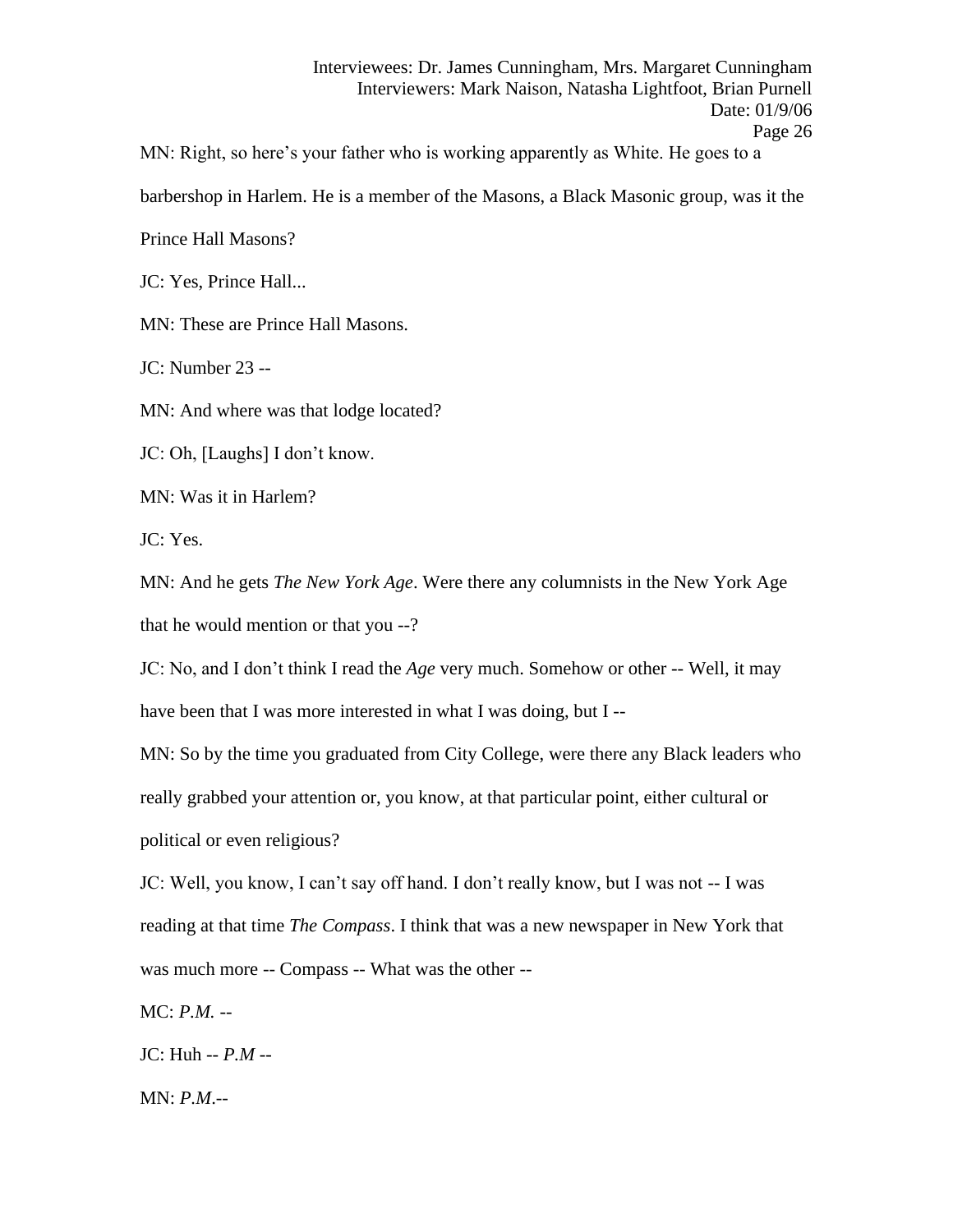JC: Which came first --

MN: Right --

JC: *P.M. ,*which came first, but Ingersoll was the editor, and I think by the time I was, I don't know about I.F. Stone, but anyways, I didn't have a firm sense of anything. MN: So what was it like moving from New York to Washington, which I assume was a fairly segregated city at that time?

MC: Oh yes.

MN: Margaret, was it a little culture shock?

MC: It was [Laughs]. It was -- Those were the days when Blacks had to ride the back of the bus.

MN: Wow.

MC: And we had a -- I remember one instance where we had a young man working for us. I was in the office that had only five or six of us, and one Jewish fellow and a White, young fellow, just graduated from high school, and had never run into -- had never - grown up with blacks. He was -- had no prejudices because he had no experiences with Blacks and so as far as he was concerned, the Whites and the Blacks in the office were his friends because we were all Black, and one day, he saw us, got on the bus and saw us in the back of the bus, and so he immediately came and sat with us, and the -- Our boss, a woman from Virginia, got word of this and she called him into her office and blessed him out and told him if he ever did that again, that he would lose his job.

MN: Were people segregated on the job as well as in the buses? Were Black workers given certain defined jobs in certain sections of the office, or it wasn't that clear cut?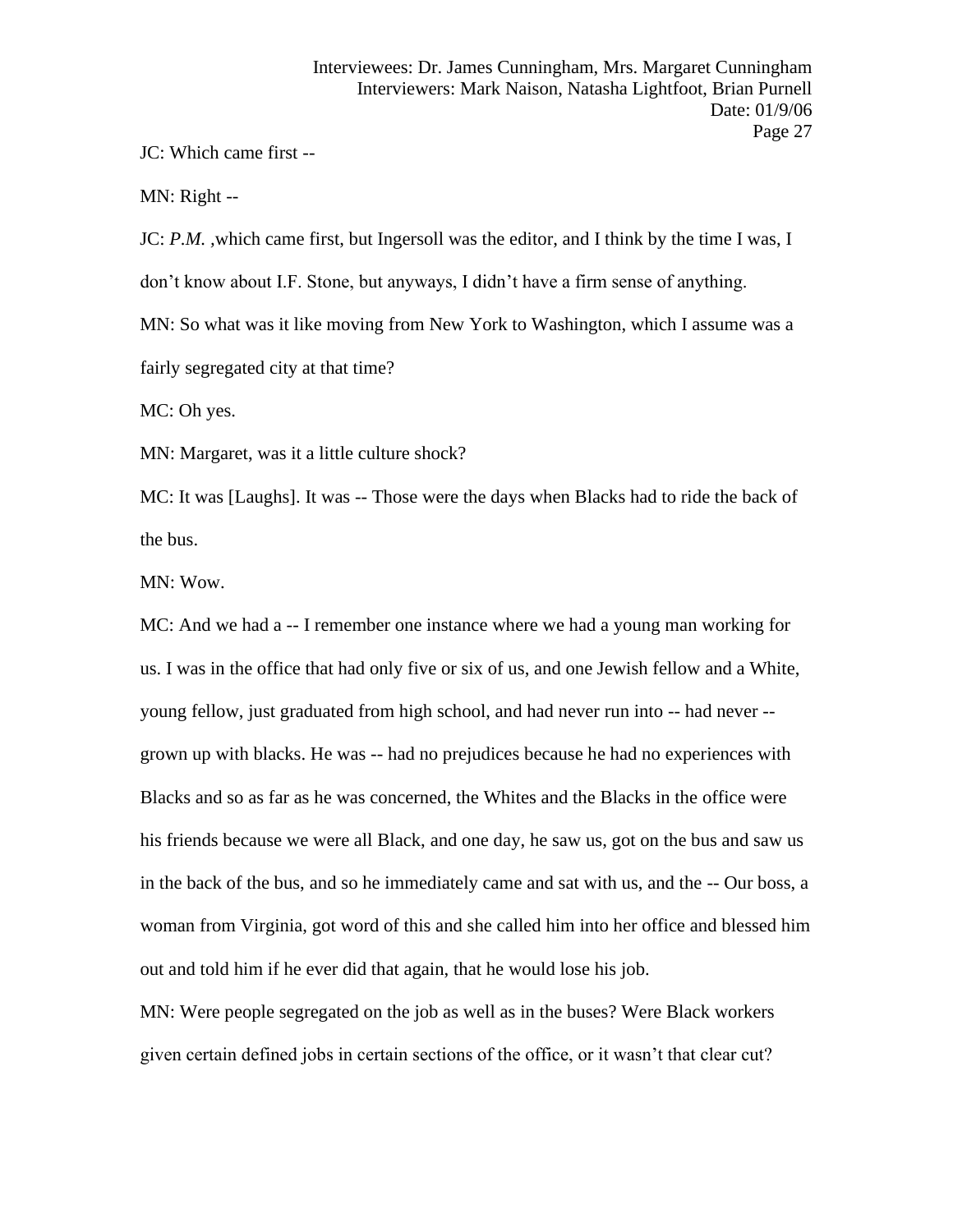MC: I don't think so. I think that Blacks had -- There were certain positions that were not available to them. In this same office, the woman who was the head of the office depended on one of the Black women. Anytime she was out, this woman would take her place, and anytime she had problems, she would get this woman to help her, but this woman never got promoted --

MN: Right, now what about the cafeteria or eating places? Were those segregated? MC: Oh yes. Of the first day I was in the War Department pool, lunchtime came, and I knew I couldn't eat around there. I saw a bus stop cab driver, and I asked him could he take me someplace where I could eat, and he said, "No, I wouldn't have time." Because he would have to take me all the way across town, you know, and so I -- In this office where I was working, I -- we -- all of us -- the two fellows and the four Black women, including myself -- We would get sandwiches every day together and sit outside together. MN: Right, you got the sandwiches in advance?

MC: We went to a store and bought the sandwiches, but we couldn't eat in the restaurant. MN: Right.

MC: We had to bring the sandwiches --

MN: Now what about you, Dr. Cunningham, when you went down. Was it a similar experience?

JC: Indeed. I first -- My first job was as a Census tabulator -- no, a census clerk, in which -- and in the so-called work room, I was seated in the front row, and the teacher told me that I couldn't -- the instructor -- he was going to instruct us in the methods, said that I couldn't sit in the front row, that I would have to sit in the back, and in response to my questions -- Why was I supposed to sit in the back. He said it's the law down here in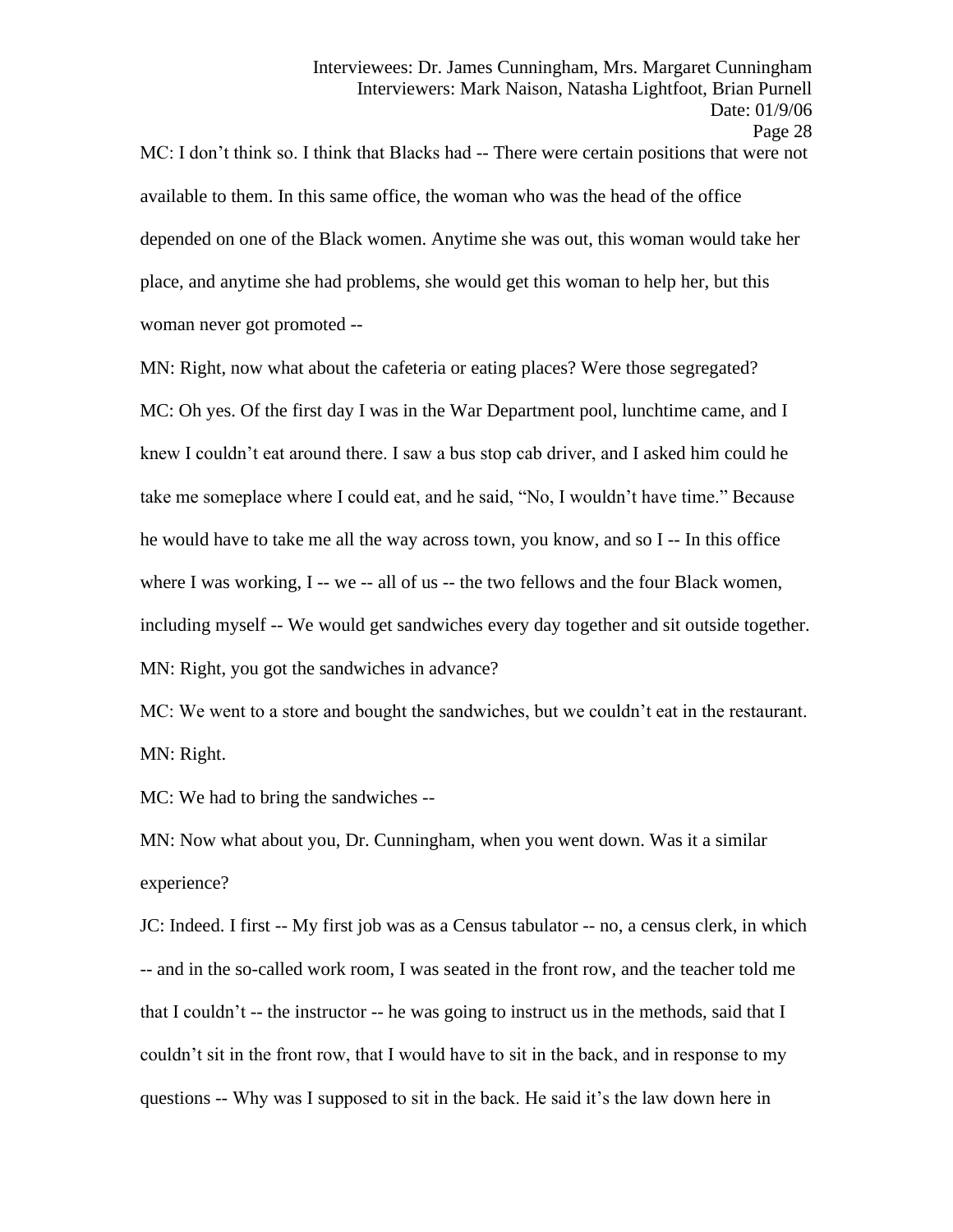Washington that whites sit in the front rows and Blacks in the back. So with that, not only I got up, but four or five of the fellows who had gone through the City and who were working, like myself, for the Census Bureau, got up and moved to the back with me, and the teacher said, no, no. That that was not acceptable and they said we're friends, and if this happens to him, it happens to us.

MN: So these were White guys?

JC: These were White guys.

MN: Who went back with you?

JC: Yes.

MN: Wow.

JC: And so the teacher said, "Well, I can't stop you from sitting back there, but the law is that you should sit in front, and they said well, we're going to -- and when it came lunch time, again they said you go to the colored thing, and the fellows said, let's go out and try to find something to eat, but we faced the same thing in the small restaurant that was close by, so that eventually, you know, that was the way it was. Everybody adjusted to it. I mean, the fellows sat in the back with me, and moving on -- Subsequently, I became what they called a section chief, and here it was much stricter. The people in my section and my co-chief, we're all Black, and they had five Black sections and maybe five White sections, and the -- there was relatively little contact between --

MN: Right --

JC: -- the two sections.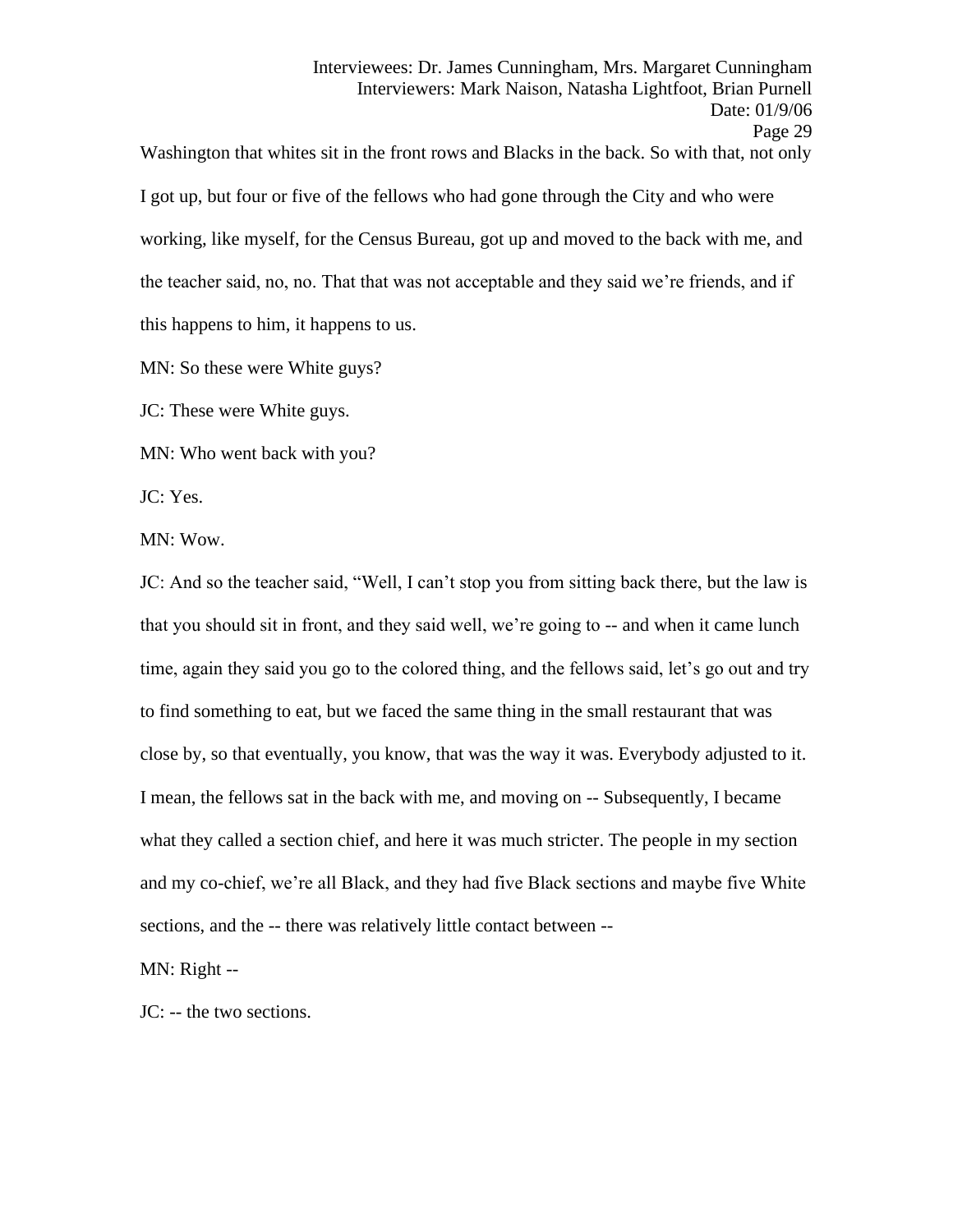MN: Now, when you came home, did you discuss these experiences with your brothers and sisters, with your mother and father, this segregated environment, was it something that, you know, you brought to their attention?

JC: That's a good question. I don't think I did. I don't know whether I even mentioned it. I took it as the way things were in Washington.

MN: Wow.

JC: Now I didn't -- Well, I couldn't ask my father because I think he was passing all the time, so -- but I didn't discuss. It was in medical school, though, that my father began his campaign to have me transfer to a White school, saying that he didn't think I would get a good medical education -- as good a medical education as I could in NYU or Columbia. NL: Wow.

JC: And I told him that, well, I was here and this is where I was going to stay.

MN: Wow.

JC: So --

MN: You said a campaign. He wanted to persuade you or persuade them to admit you? JC: Well, I think he -- His opinion was that all I had to do was request a transfer, and that I would go into be accepted, and I didn't, you know, I wasn't going to pursue that. MN: Did you ever, when you were in Washington, run into people who said -- not just personally protested the way your friends did, but politically said, segregation is wrong, and we need to lead a movement against this. Did you run into anything that, like, would kind of prefigure what would happen fifteen years later in the civil rights movement? JC: Well, you know, that's very interesting because I think somewhere along the line, FDR appointed Ickes as Secretary of the Interior.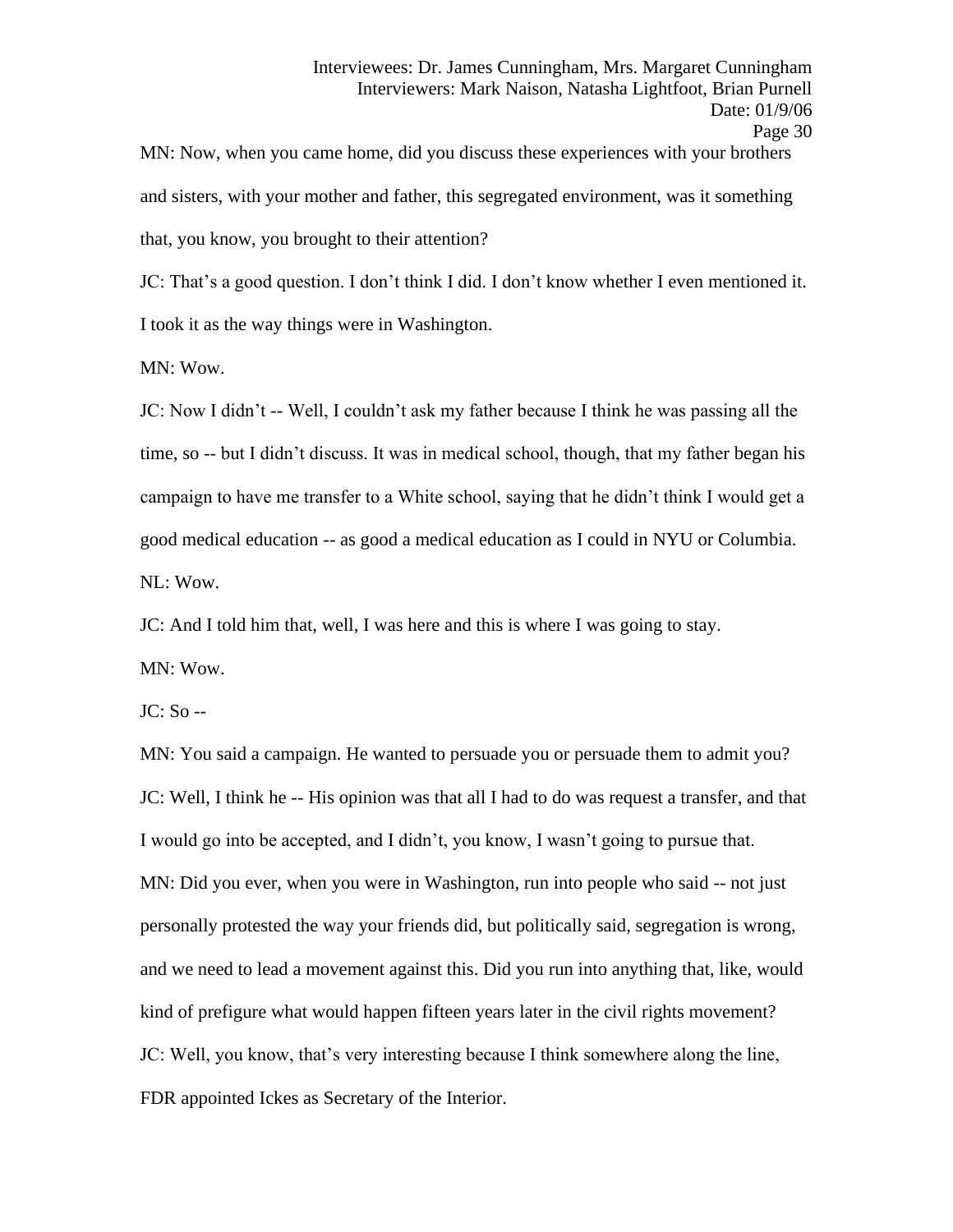MN: Right.

JC: I'm not sure, but I think Ickes, in some way, eased a lot of the Jim Crow things that were going on.

MN: Right.

JC: And perhaps that was that, I'm not sure, but no, there -- I don't remember any concerted effort to, in some way, reduce the Black and White thing.

MN: Okay, I'm just going to shut -- [Brief Pause] let's start the second part of our

interview with Creighton Berry, who is an old friend of yours. How did you meet

Creighton?

JC: I don't know how I met him, but we crossed paths a number of times. Certainly at Saint Augustine, but I guess in just passing, coming along in the street, we knew a lot of people in common. At times, I circulated with the athletes, and at times I circulated with the, how you might say, the braniac crowd.

BP: The intellectuals --

## [Laughter]

JC: It depended, and then some were attracted to my sisters, or they had sisters to whom I was attracted, so it was kind of difficult to know for sure.

MN: Right, now do you have -- did you have any contact with Edler Hawkins when he was at Saint Augustine's?

JC: Very much so. Edler Hawkins became a friend, so to speak, of the family. My mother and I think his mother, and his sister or -- had a very cordial relationship, and I was, how you might say, part of the welcoming committee, and I was, how you might say, some help in the transition and what not.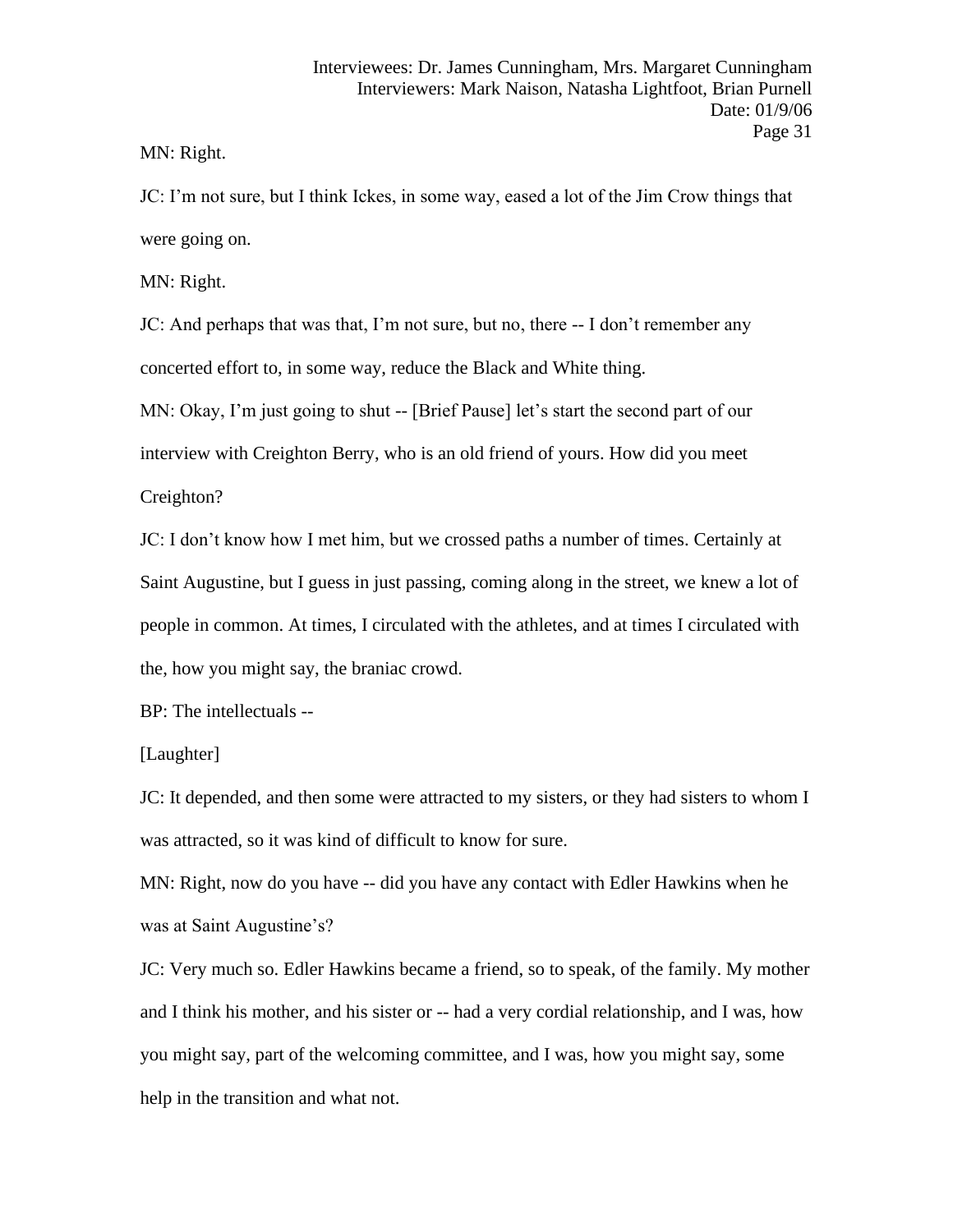MN: Now tell us a little something about this welcoming committee and how it was created.

JC: I'm not sure I know how it was created, but somehow or other I got to be, how you might say, part of it, and --

MN: How old were you when you were involved with this? Were you at City College at the time or still in high school?

JC: I suspect I was still in high school towards the end of my career in high school.

Maybe first year in college, but as I say, we moved from  $167<sup>th</sup>$  Street during my first year in college, so it would have been --

MN: Did your family still retain a connection with the church after you moved to Garfield Place?

JC: I don't think my mother did. As far as my sisters, it's very difficult to say because Susie was becoming increasingly independent and I was, so to speak, much more involved in my own things and not really an integral part of the family then. MN: What were your recollections of Edler Hawkins as a person, you know? JC: Well, I liked the common sense approach that he brought to religion. It was not nearly as ethereal as spiritual, I think, and is relevant to our society as Reverend Hawkins. I think he had a better grasp of the complexities and the need to be participant in the community. He saw the need for doing things, being involved, whereas the other chap delivered a spiritual message that lead you to want to get to heaven as soon as possible. [Laughter]

NL: And so what kinds of things do you remember kind of getting involved with under or other people that you knew that were, you know, part of the Saint Augustine community?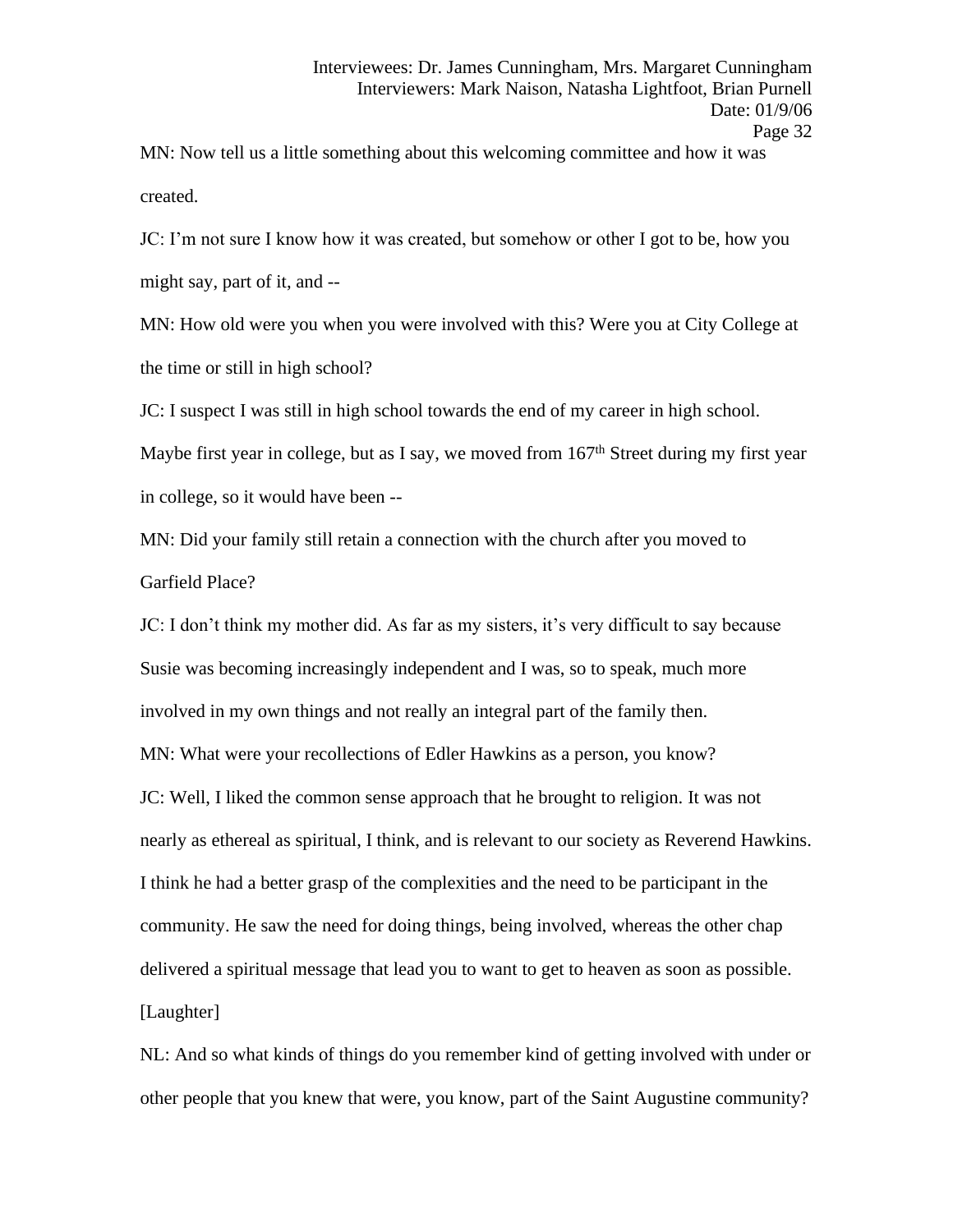JC: Well, I think a part of the Reverend Hawkins appeal was the gradual awakening of the social spirit on my part, the community spirit, as well as the sense of, I think, excitement of the Roosevelt administration. I mean, he was a man who began to think in terms or PWA and WPA and helping the country to get back on its feet, so to speak. Up until that time, Herbert Hoover and some of the other people were -- It'll all work out somehow. Here was a man who was far more practical in, how you might say, involving people.

NL: And you would say that Hawkins was in that same kind of tradition of picking up the pieces.

JC: Yes, and about that same time, I think LaGuardia had been -- had either been mayor was coming into his own as mayor, and I think following LaGuardia, I'm not sure, but Mark Antonio --

MN: Yes.

JC: There was a kind of, and there was some other mayor too who was, how you might say, more dynamic, more -- Lindsay, I think came along too.

MN: Would it be too strong a statement to say that you are in the late '30s, you had a sense of social justice as an issue that was awakened both in college and in contact with Reverend Hawkins?

JC: That's correct. I began to be a little less self-contained, a little less, you know, inner directed. I could see the larger society as in need of people being involved.

NL: What other lessons that you think you might have learned in the Bronx that you

carried with you throughout all of your different travels to D.C., Alaska, and other place -

- well, and ending up in upstate New York?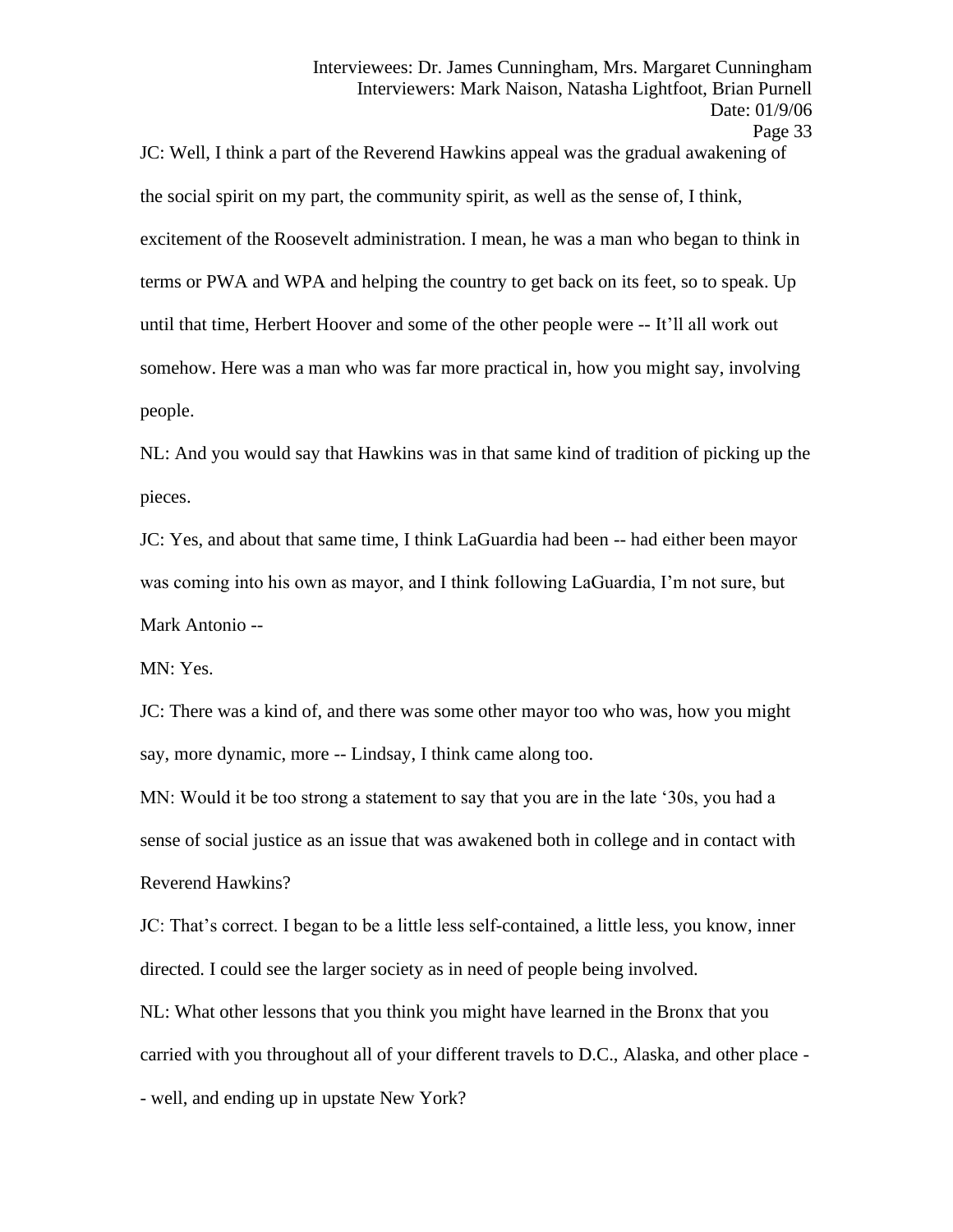JC: That's a good question. Well, I think that the experience of going to City College and I guess my growing of age led me to see much further than I had been seeing up until that time. I guess a growing maturity.

MN: Now, Natasha, you wanted to raise some questions about --

NL: I had -- I was interested in how, you know, the two of you met and kind of decided to form a life together, you know, we're looking at 62 years later. How did that all start, you know, just more of a personal side thing [Laughs].

MC: Well, we were both at -- well, we met as a -- I said when we were at the War

Department pool, and after they divided the pool into two sections because it was getting too crowded, all of our crowd, so to speak, they were put into the morning session except for Jim and Jim's friend, another Jim, and myself, and so, they would come by my house every morning and pick me up, and we would go sightseeing. We did all the museums,

and I was impressed with a man that liked museums [Laughs].

NL: Being an artist yourself --

MC: Yes --

NL: I see.

BP: He always tells me that. Before I got engaged --

NL: [Laughs]

BP: -- he would encourage me to take women on dates to museums.

MC: Uh-huh.

JC: Indeed!

[Laughter]

NL: And you're living proof that it works, right?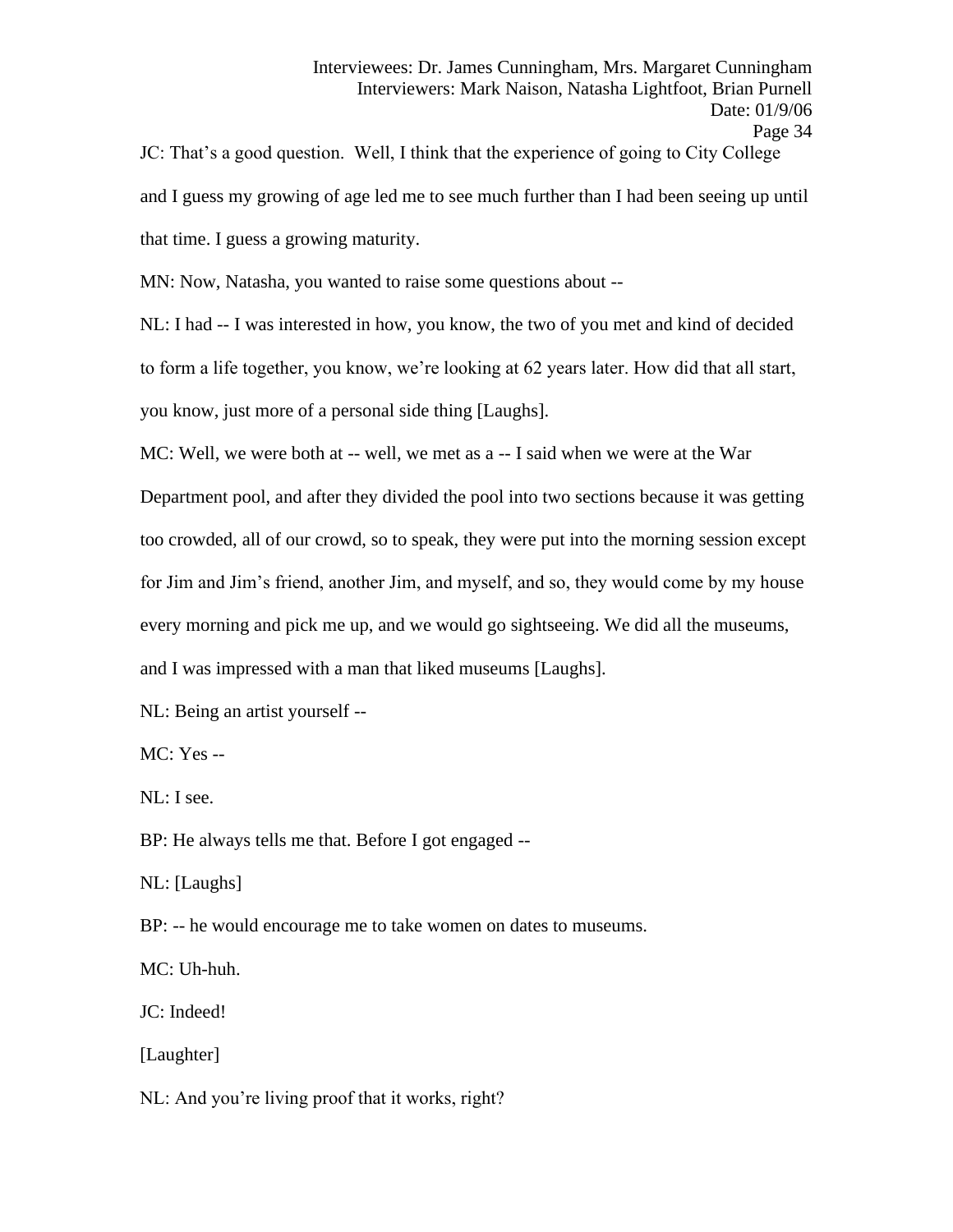JC: Right.

[Laughter]

NL: So the museum thing impressed you.

MC: That impressed me, and so we went to -- The other fellow kind of dropped out of the picture, and so it was just Jim and me and we did all of D.C. together.

NL: Wow.

MC: And we didn't have -- neither of us had any money. We were [Laughs], and so we found lots of cheap ways of entertaining ourselves like riding the bus to the end of the line and back. [Laughs] Going to the concerts where the -- places where we could hear some good Goodwin music --

NL: Right.

MC: And that kind of thing.

NL: [Laughs]

MC: And so after the ASTP put Jim in the army, that was all we needed. It meant that we would get a, what do you call it? You know, the government would pay him for having a wife, and when we had Nikki, the government paid extra.

NL: A family wage --

MC: Yes.

NL: So to speak.

MC: So, you know, there were lots of advantages, and by that time, we knew we wanted to get married, so we did.

NL: Wow.

MC: We came back to Brooklyn.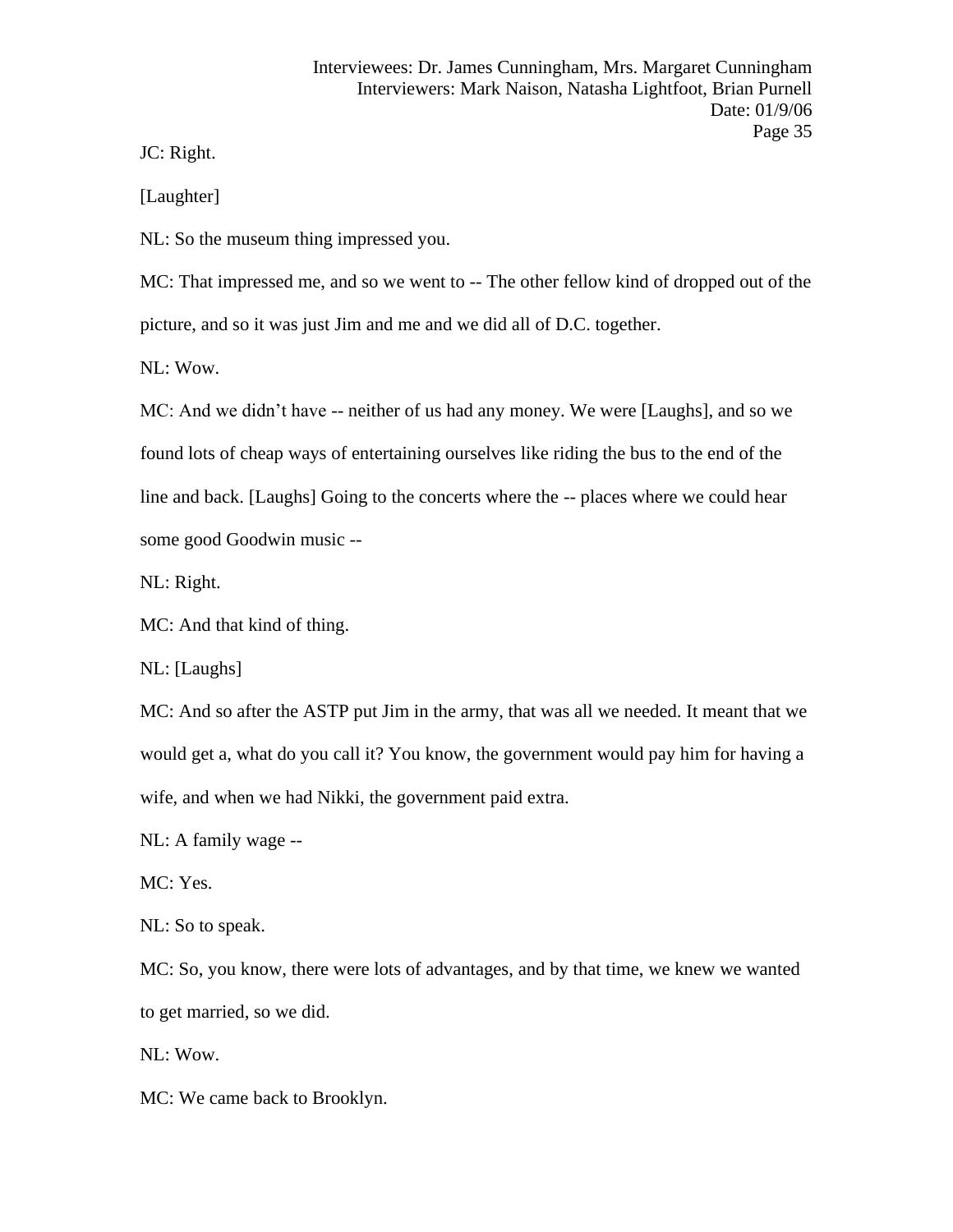NL: Oh, you got married in Brooklyn.

MC: And got married --

NL: In Saint Philip's?

MC: No because my father --It was Saint Philip's next to us, but my father was sick at the

time. He had been an invalid for some years, and so we were married at home --

NL: Ohh --

MC: --So that he could attend --

NL: --attend, that's wonderful.

MC: And when the, I forgot what I was going to say [Laughs].

NL: I have a question, speaking of Brooklyn, just wondering off the top of my head

because I know this in my experience growing up as a Bronx native that, you know, that

Brooklyn to me seemed like the other side of the world. You went there rarely.

[Laughter]

NL: We probably went there every -- You know, we had family in Crown Heights. We'd go to see them, you know, once, maybe once or twice a year was a lot, you know? MC: Yes.

NL: So I was just wondering in your own recollection of growing up as a Brooklynite, did you have any kind of sense of what was going on in the Bronx? Did you know anybody? Did you have any kind of, you didn't know what was the -- you know --

MC: I just heard about the Bronx --

NL: And what of the reputation?

MC: Heard about Harlem and when I went to business school at the Harlem Y, I got off of the subway that morning and looked around and I said, "So this is Harlem."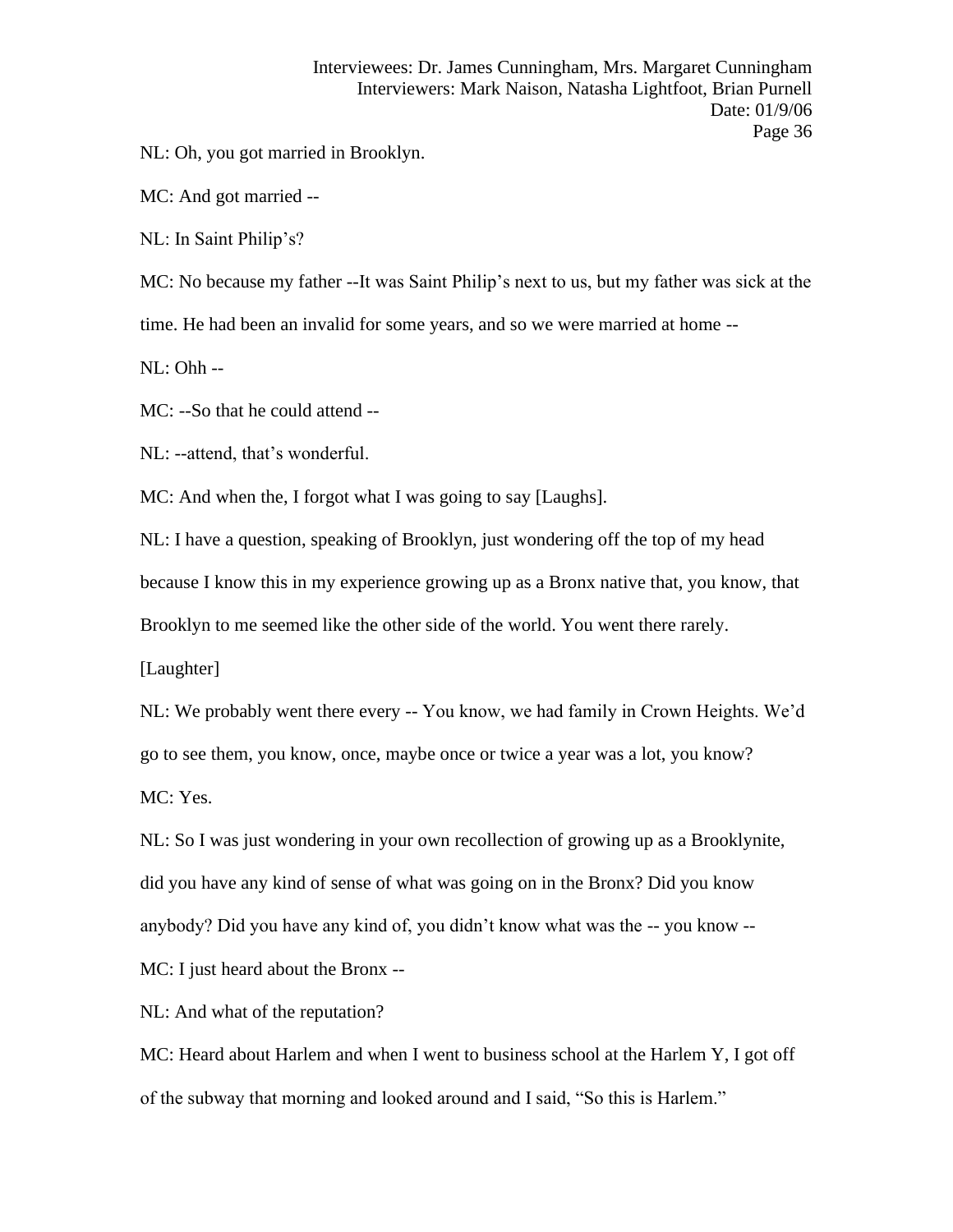NL: Right.

MC: I had heard --

NL: You had heard about it for so long, but --

MC: But I had never been there, so with the Bronx, I had never been there.

NL: You had never been -- Did it have any kind of reputation at the time that you can

think of that the Bronx was associated with anything in particular.

MC: I don't think -- until I met Jim, I haven't felt one way or the other about --

NL: Oh, okay, so it was even more [Laughs] divided than even when I was growing up.

MN: Now, Margaret, did you have a similar kind of political consciousness? Did the two

of you talk about politics at all when you were traveling around Washington?

MC: I think we did? What do you remember?

JC: Well, I think the one thing we've always said is that you saw me carrying *The* 

*Compass* or *The P.M.* --

MC: -- or *The P.M.* --

JC: -- and you thought at that time you seldom saw anybody who seemed to carry their political flag around --

MC: [Laughs]

JC: -- all the time, I don't know.

MC: Yes, well I had this idea that anyone who read *PM* had to be a good -- In those days, the word "liberal" was a good word.

NL: Right.

MC: [Laughs]

MN: Right.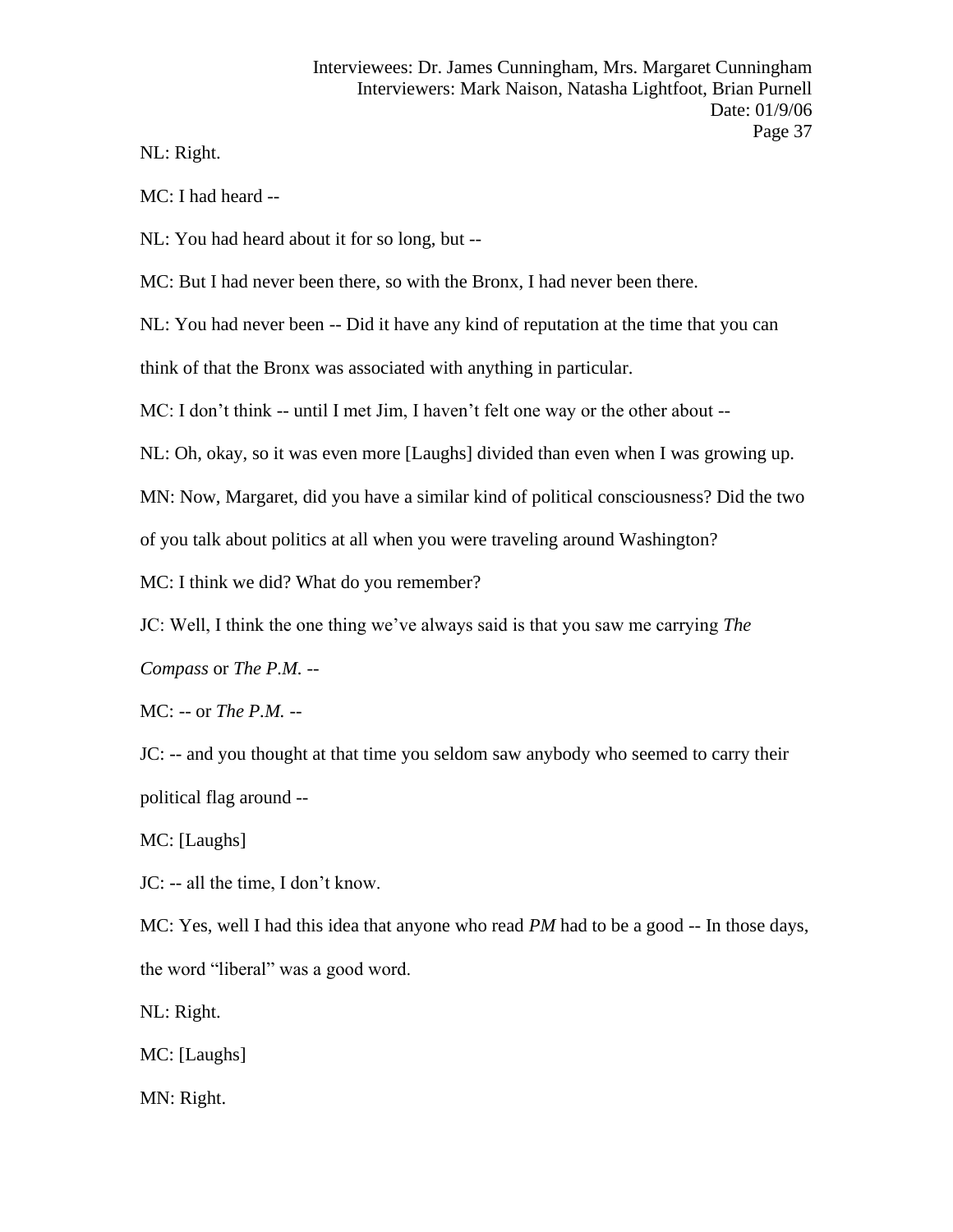MC: Meant all kind of political progressives.

MN: Yes, and so when I saw him, I was interested because he had a *P.M.* under his arm.

NL: Right.

MC: I thought, you know --

MN: A *P.M.* and a museum --

[Laughter]

MN: Unbeatable combination --

NL: Right, right. Oh, look at that.

MC: [Laughter]

NL: Well, if there's any other final comments. I don't have any --

MN: Yes --

NL: -- too many more questions, but --

MN: -- If either of you would like, in summation, to say something to the people of the

Bronx that might be hearing this? Any final remarks?

JC: Well, I think during my years in college, I had gotten to know a young lady in

Brooklyn, and the subway system was not very helpful in getting me back home, because

I walked in the house at 3 o'clock in the morning, and I was unable to explain

satisfactorily to my mother why it took so long to [Laughs] get from Brooklyn back to the

Bronx.

[Laughter]

JC: So, that was the one thing that soured me on Brooklyn.

[Laughter]

NL: Right, you kept it local.